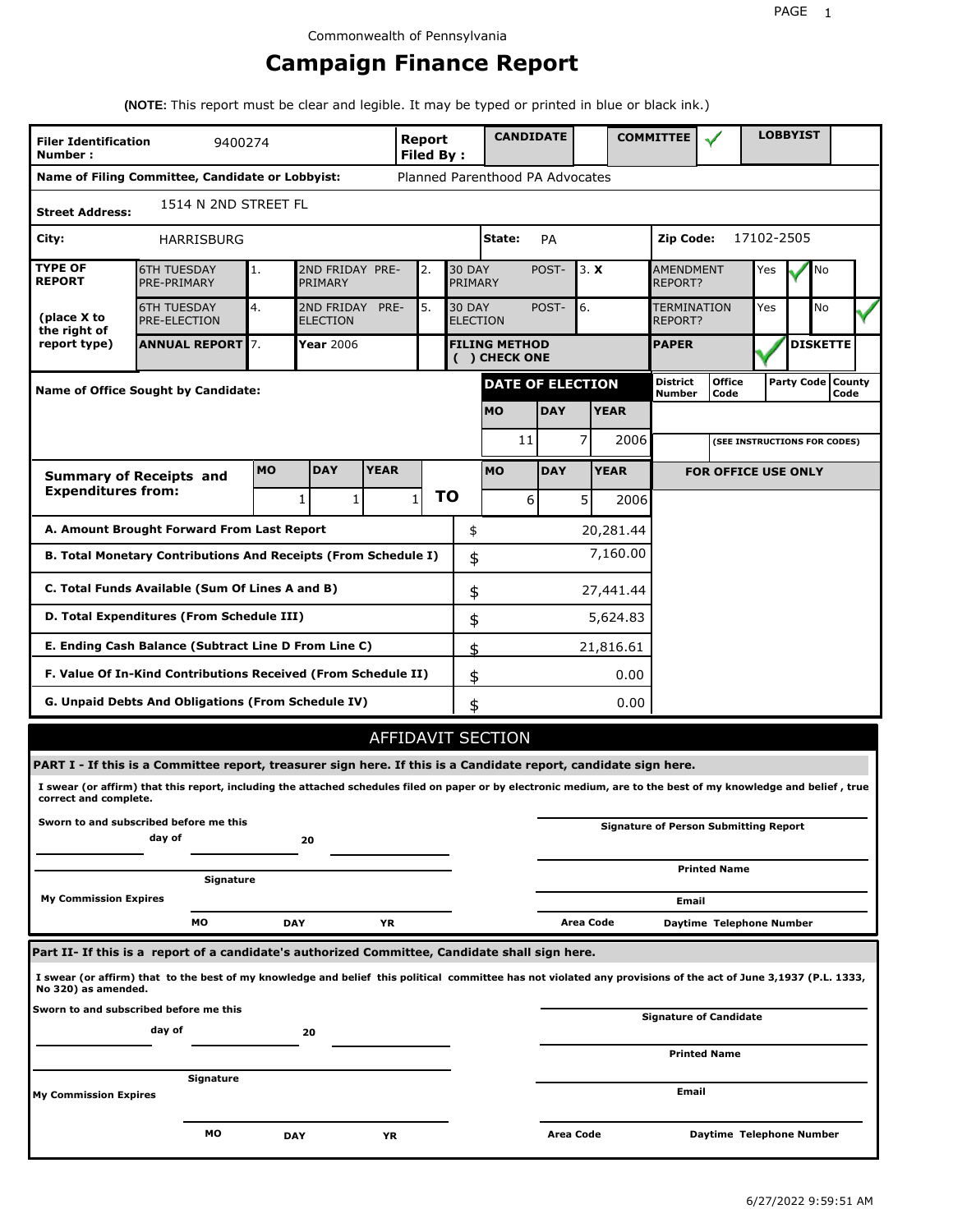# **SCHEDULE I CONTRIBUTIONS AND RECEIPTS**

**Detailed Summary Page**

| <b>Name of Filing Committee or Candidate</b>                                                                                                                                                | <b>Reporting Period</b> |     |          |
|---------------------------------------------------------------------------------------------------------------------------------------------------------------------------------------------|-------------------------|-----|----------|
| Planned Parenthood PA Advocates                                                                                                                                                             | From:                   | To: | 6/5/2006 |
| 1. Unitemized Contributions Received - \$50.00 or Less Per Contributor                                                                                                                      |                         |     |          |
| <b>TOTAL for the Reporting Period</b>                                                                                                                                                       | (1)                     | \$  | 475.00   |
| 2. Contributions Received - \$50.01 To \$250.00 (From Part A and Part B)                                                                                                                    |                         |     |          |
| <b>Contributions Received From Political Committees (Part A)</b>                                                                                                                            |                         | \$  | 0.00     |
| All Other Contributions (Part B)                                                                                                                                                            |                         | \$  | 6,685.00 |
| <b>TOTAL for the Reporting Period</b>                                                                                                                                                       | (2)                     | \$  | 6,685.00 |
|                                                                                                                                                                                             |                         |     |          |
| 3. Contributions Received Over \$250.00 (From Part C and Part D)                                                                                                                            |                         |     |          |
| <b>Contributions Received From Political Committees (Part C)</b>                                                                                                                            |                         | \$  | 0.00     |
| All Other Contributions (Part D)                                                                                                                                                            |                         | \$  | 0.00     |
| <b>TOTAL for the Reporting Period</b>                                                                                                                                                       | (3)                     | \$  | 0.00     |
| 4. Other Receipts, Refunds, Interest Earned, Returned Checks, Etc. (From Part E)                                                                                                            |                         |     |          |
| <b>TOTAL for the Reporting Period</b>                                                                                                                                                       | (4)                     | \$  | 0.00     |
|                                                                                                                                                                                             |                         |     |          |
| Total Monetary Contributions and Receipts During this Reporting Period (Add and enter amount<br>totals from Boxes 1,2,3 and 4; also enter this amount on Page1, Report Cover Page, Item B.) |                         | \$  | 7,160.00 |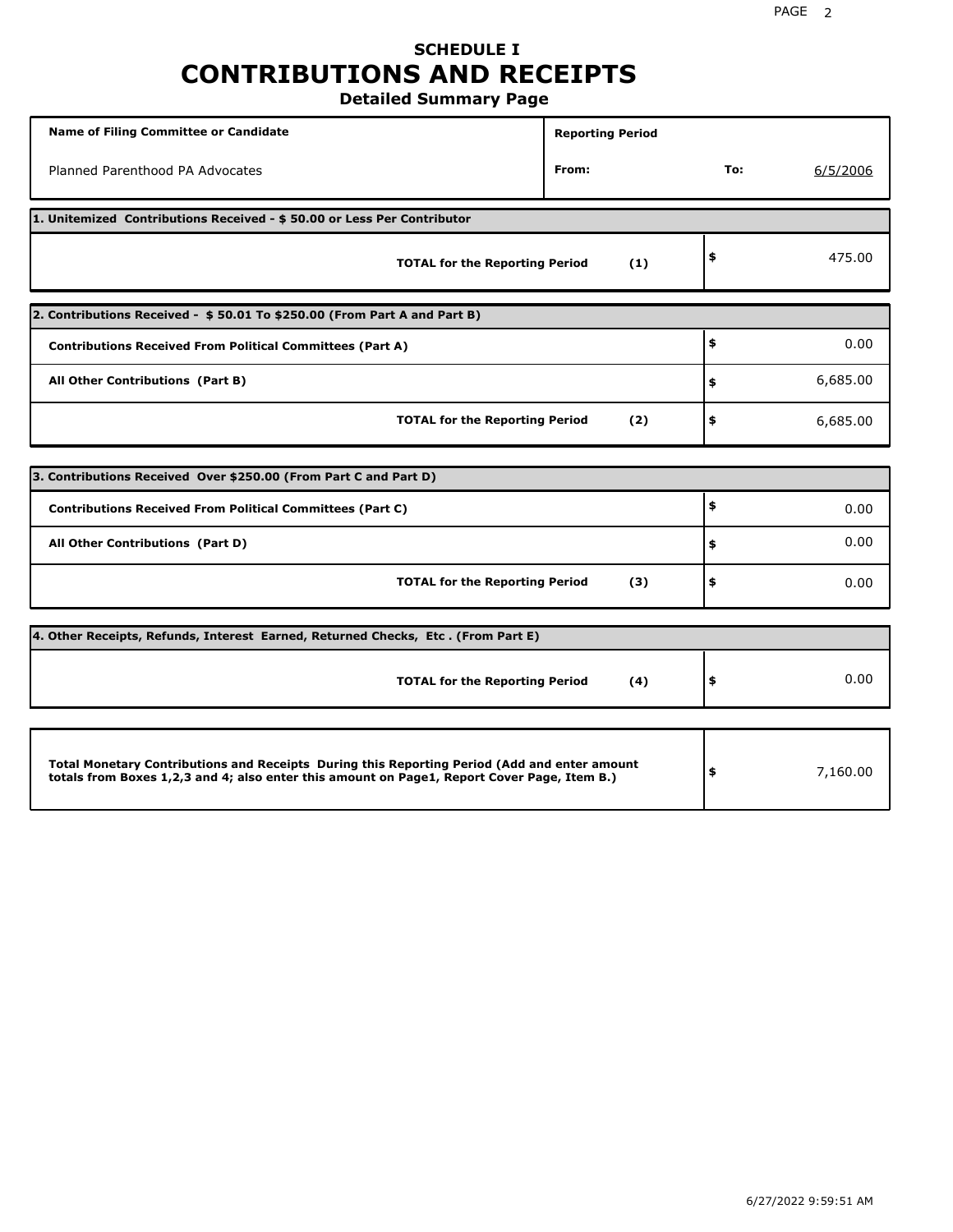PAGE 3

# **PART A CONTRIBUTIONS RECEIVED FROM POLITICAL COMMITTEES**

**\$50.01 TO \$250.00**

 **Use this Part to itemize only contributions received from political committees with an aggregate value from \$50.01 to \$250.00 in the reporting period.**

| From:     | <b>DATE</b> | To:         |                   |
|-----------|-------------|-------------|-------------------|
|           |             |             |                   |
|           |             |             | <b>AMOUNT</b>     |
| <b>MO</b> | <b>DAY</b>  | <b>YEAR</b> |                   |
|           |             |             | \$<br>0.00        |
|           |             |             |                   |
|           |             |             | <b>PAGE TOTAL</b> |
|           |             |             |                   |

**Enter Grand Total of Part A on Schedule I, Detailed Summary Page, Section 2.**

**\$** 0.00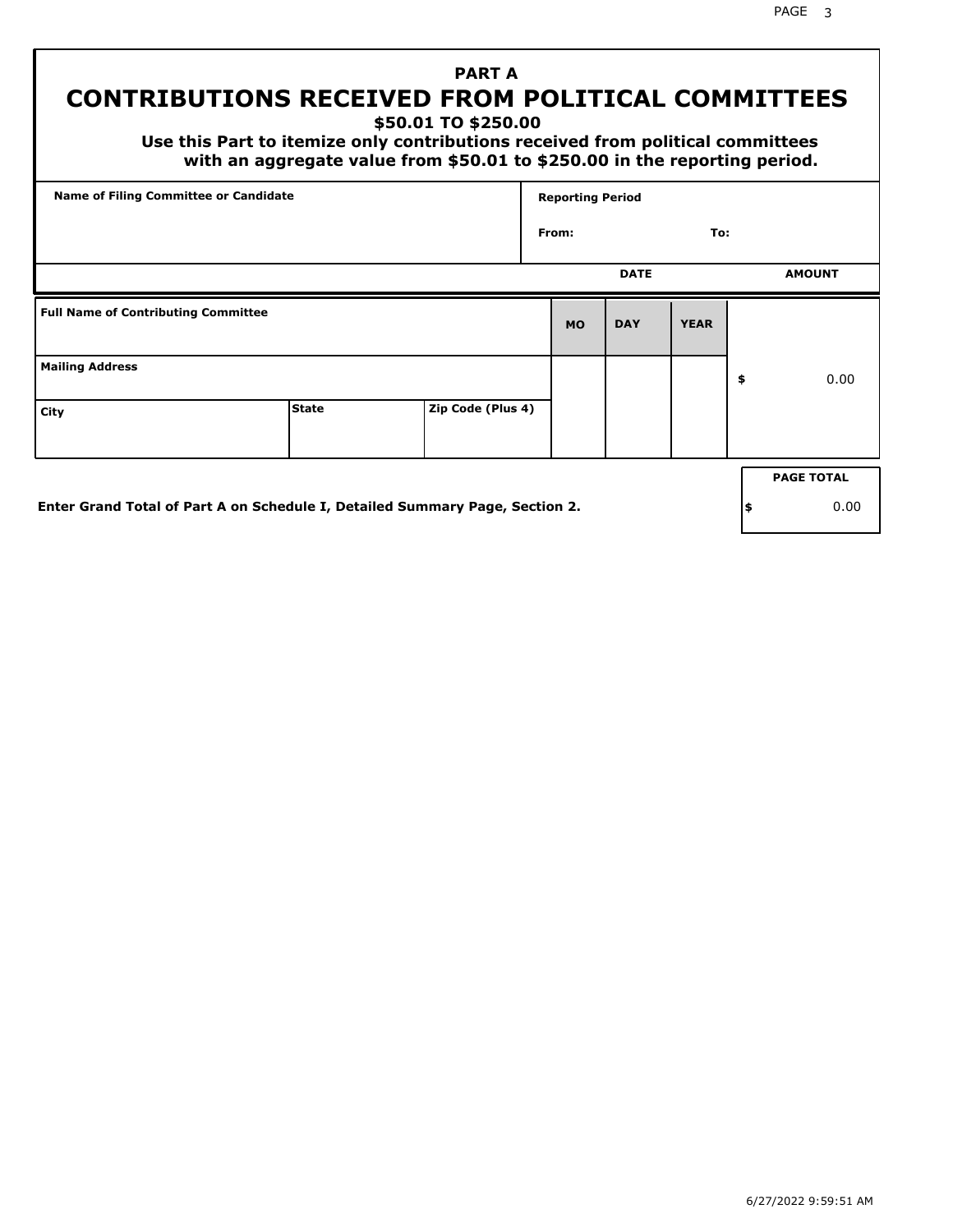|                                                      | Use this Part to itemize all other contributions with an aggregate value from<br>(Exclude contributions from political committees reported in Part A) | <b>PART B</b><br><b>ALL OTHER CONTRIBUTIONS</b><br>\$50.01 TO \$250.00<br>\$50.01 to \$250.00 in the reporting period. |                         |             |             |    |               |
|------------------------------------------------------|-------------------------------------------------------------------------------------------------------------------------------------------------------|------------------------------------------------------------------------------------------------------------------------|-------------------------|-------------|-------------|----|---------------|
| <b>Name of Filing Committee or Candidate</b>         |                                                                                                                                                       |                                                                                                                        | <b>Reporting Period</b> |             |             |    |               |
| Planned Parenthood PA Advocates                      |                                                                                                                                                       |                                                                                                                        | From:                   |             | To:         |    | 6/5/2006      |
|                                                      |                                                                                                                                                       |                                                                                                                        |                         | <b>DATE</b> |             |    | <b>AMOUNT</b> |
| <b>Full Name of Contributor</b><br>Leslie Hayes      |                                                                                                                                                       |                                                                                                                        | <b>MO</b>               | <b>DAY</b>  | <b>YEAR</b> |    |               |
| <b>Mailing Address</b>                               | 277 Hawthorne Ave.                                                                                                                                    |                                                                                                                        |                         |             |             | \$ | 100.00        |
| City<br>Haddonfield                                  | <b>State</b>                                                                                                                                          | Zip Code (Plus 4)                                                                                                      | 5                       | 16          | 2006        |    |               |
|                                                      | PA                                                                                                                                                    | 8033                                                                                                                   |                         |             |             |    |               |
| <b>Full Name of Contributor</b><br>Beth Zampogna     |                                                                                                                                                       |                                                                                                                        | <b>MO</b>               | <b>DAY</b>  | <b>YEAR</b> |    |               |
| <b>Mailing Address</b><br>530 Warren St.             |                                                                                                                                                       |                                                                                                                        |                         |             |             | \$ | 100.00        |
| City<br>Lemoyne                                      | <b>State</b><br>PA                                                                                                                                    | Zip Code (Plus 4)<br>17043                                                                                             | 5                       | 16          | 2006        |    |               |
| <b>Full Name of Contributor</b><br>Kathy Ivens       |                                                                                                                                                       |                                                                                                                        | <b>MO</b>               | <b>DAY</b>  | <b>YEAR</b> |    |               |
| <b>Mailing Address</b>                               | 620 West Cliveden St.                                                                                                                                 |                                                                                                                        |                         |             |             | Ş  | 100.00        |
| City<br>Philadelphia                                 | <b>State</b>                                                                                                                                          | Zip Code (Plus 4)                                                                                                      | 5                       | 16          | 2006        |    |               |
|                                                      | PA                                                                                                                                                    | 19119                                                                                                                  |                         |             |             |    |               |
| <b>Full Name of Contributor</b><br>Susan Gretz       |                                                                                                                                                       |                                                                                                                        | <b>MO</b>               | <b>DAY</b>  | <b>YEAR</b> |    |               |
| <b>Mailing Address</b><br>847 Lesley Rd.             |                                                                                                                                                       |                                                                                                                        |                         |             |             | \$ | 100.00        |
| City<br>Villanova                                    | <b>State</b><br>PA                                                                                                                                    | Zip Code (Plus 4)<br>19085                                                                                             | 5                       | 16          | 2006        |    |               |
| <b>Full Name of Contributor</b><br>Virginia McIntosh |                                                                                                                                                       |                                                                                                                        | <b>MO</b>               | <b>DAY</b>  | <b>YEAR</b> |    |               |
| <b>Mailing Address</b>                               | 616 West Cliveden St.                                                                                                                                 |                                                                                                                        |                         |             |             | \$ | 100.00        |
| City<br>Philadelphia                                 | <b>State</b><br>PA                                                                                                                                    | Zip Code (Plus 4)<br>19119                                                                                             | 5                       | 16          | 2006        |    |               |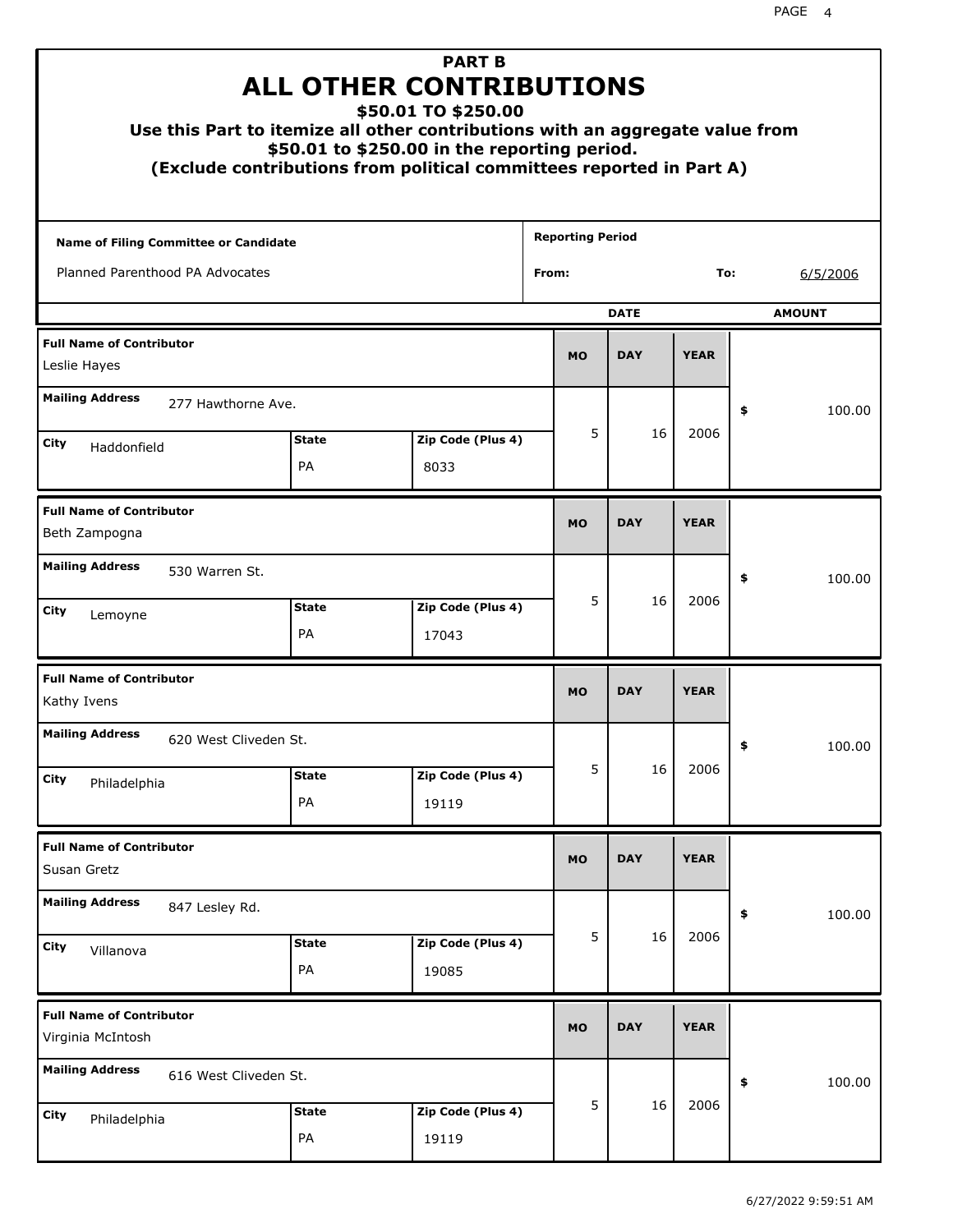| <b>Full Name of Contributor</b><br>Joan Morgan                  |                    |                            | <b>MO</b> | <b>DAY</b> | <b>YEAR</b> |              |
|-----------------------------------------------------------------|--------------------|----------------------------|-----------|------------|-------------|--------------|
| <b>Mailing Address</b><br>108 Polo Drive                        |                    |                            |           |            |             | \$<br>100.00 |
| City<br>North Wales                                             | <b>State</b><br>PA | Zip Code (Plus 4)<br>19454 | 5         | 16         | 2006        |              |
| <b>Full Name of Contributor</b><br>Leon Sunstein                |                    |                            | <b>MO</b> | <b>DAY</b> | <b>YEAR</b> |              |
| <b>Mailing Address</b><br>237 South 18th St. Apt. 9A            |                    |                            |           |            |             | \$<br>150.00 |
| City<br>Philadelphia                                            | <b>State</b><br>PA | Zip Code (Plus 4)<br>19103 | 5         | 16         | 2006        |              |
| <b>Full Name of Contributor</b><br>Beverly Vaughn               |                    |                            | <b>MO</b> | <b>DAY</b> | <b>YEAR</b> |              |
| <b>Mailing Address</b><br>100 Lancaster Ave. Suite 353 East     | <b>State</b>       | Zip Code (Plus 4)          | 5         | 16         | 2006        | 100.00<br>\$ |
| City<br>Wynnewood                                               | PA                 | 19096                      |           |            |             |              |
|                                                                 |                    |                            |           |            |             |              |
| <b>Full Name of Contributor</b><br>Francie Blynn Baxter         |                    |                            | <b>MO</b> | <b>DAY</b> | <b>YEAR</b> |              |
| <b>Mailing Address</b><br>742 Clovelly Lane                     |                    |                            |           |            |             | 250.00<br>\$ |
| City<br>Devon                                                   | <b>State</b><br>PA | Zip Code (Plus 4)<br>19333 | 5         | 16         | 2006        |              |
| <b>Full Name of Contributor</b><br>Diane Myer                   |                    |                            | MO        | <b>DAY</b> | <b>YEAR</b> |              |
| <b>Mailing Address</b><br>201 Wyndom Ln.                        |                    |                            |           |            |             | 100.00<br>\$ |
| City<br>Radnor                                                  | <b>State</b><br>PA | Zip Code (Plus 4)<br>19087 | 5         | 16         | 2006        |              |
| <b>Full Name of Contributor</b><br>William Stayton & Associates |                    |                            | <b>MO</b> | <b>DAY</b> | <b>YEAR</b> |              |
| <b>Mailing Address</b><br>987 Eagle School Road Suite 719       |                    |                            | 5         | 16         | 2006        | 100.00<br>\$ |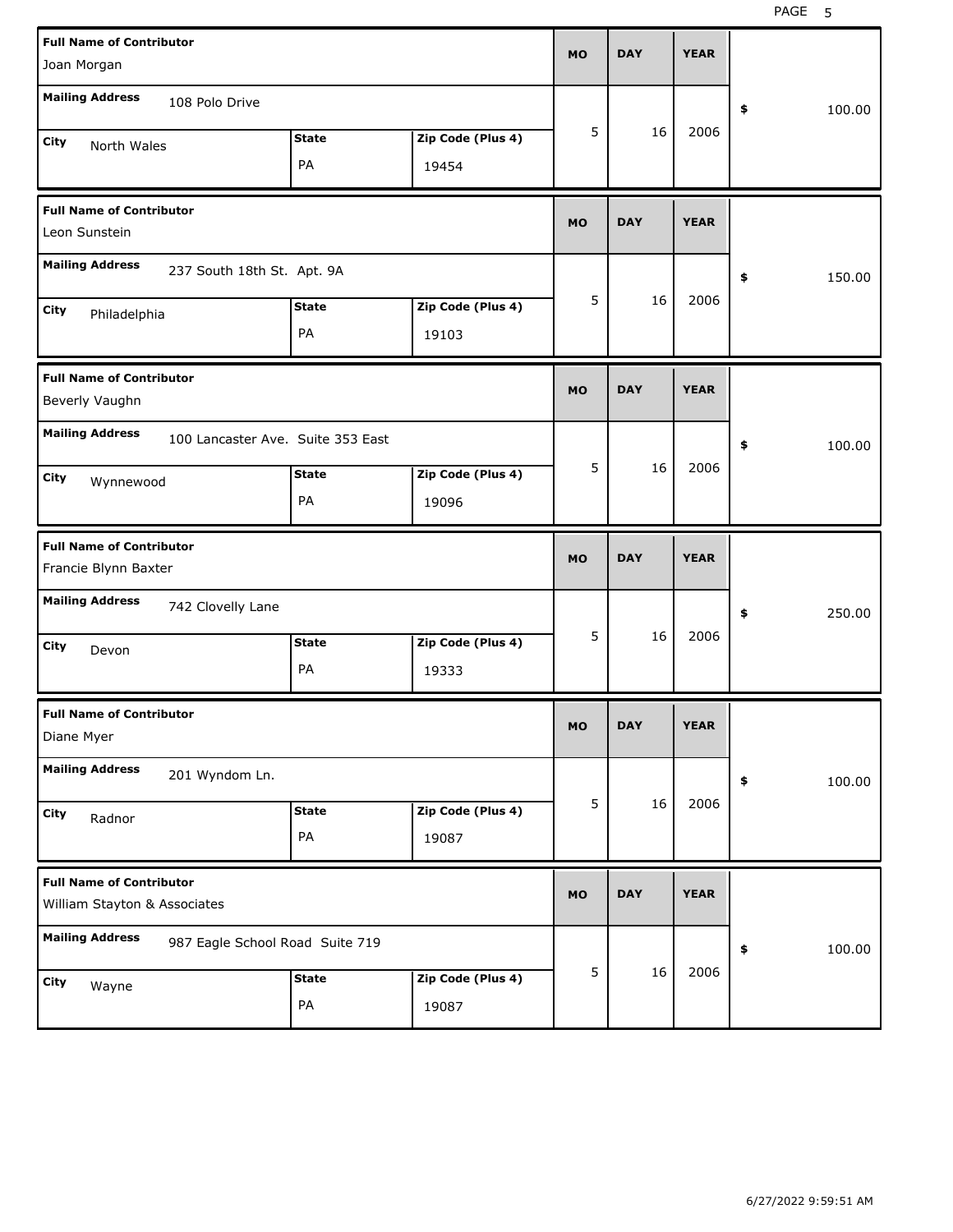| <b>Full Name of Contributor</b><br>Leo Model Foundation |                               |              |                   | <b>MO</b> | <b>DAY</b> | <b>YEAR</b> |              |
|---------------------------------------------------------|-------------------------------|--------------|-------------------|-----------|------------|-------------|--------------|
| <b>Mailing Address</b>                                  | 1500 Walnut Street Suite 1300 |              |                   |           |            |             | \$<br>200.00 |
| City<br>Philadelphia                                    |                               | <b>State</b> | Zip Code (Plus 4) | 5         | 16         | 2006        |              |
|                                                         |                               | PA           | 19102             |           |            |             |              |
| <b>Full Name of Contributor</b><br>Debbie Zug           |                               |              |                   | <b>MO</b> | <b>DAY</b> | <b>YEAR</b> |              |
| <b>Mailing Address</b>                                  | 1164 St. Andrews Rd           |              |                   |           |            |             | \$<br>100.00 |
| City<br>Bryn Mawr                                       |                               | <b>State</b> | Zip Code (Plus 4) | 5         | 16         | 2006        |              |
|                                                         |                               | PA           |                   |           |            |             |              |
| <b>Full Name of Contributor</b><br>Gale Wood            |                               |              |                   | <b>MO</b> | <b>DAY</b> | <b>YEAR</b> |              |
| <b>Mailing Address</b>                                  | 1901 Lawrence Rd.             |              |                   |           |            |             | \$<br>100.00 |
| City<br>Havertown                                       |                               | <b>State</b> | Zip Code (Plus 4) | 5         | 16         | 2006        |              |
|                                                         |                               | PA           | 19083             |           |            |             |              |
|                                                         |                               |              |                   |           |            |             |              |
| <b>Full Name of Contributor</b><br>Carol A. Williams    |                               |              |                   | <b>MO</b> | <b>DAY</b> | <b>YEAR</b> |              |
| <b>Mailing Address</b>                                  | 108 Catharine St.             |              |                   |           |            |             | \$<br>100.00 |
| City<br>Philadelphia                                    |                               | <b>State</b> | Zip Code (Plus 4) | 5         | 16         | 2006        |              |
|                                                         |                               | PA           | 19147             |           |            |             |              |
| <b>Full Name of Contributor</b><br>Marisa Wigglesworth  |                               |              |                   | MU        | <b>DAY</b> | <b>YEAR</b> |              |
| <b>Mailing Address</b>                                  | 818 North Taney St.           |              |                   |           |            |             | \$<br>100.00 |
| City                                                    |                               | <b>State</b> | Zip Code (Plus 4) | 5         | 16         | 2006        |              |
| Philadelphia                                            |                               | PA           | 19130             |           |            |             |              |
| <b>Full Name of Contributor</b><br>Jesse Walters        |                               |              |                   | <b>MO</b> | <b>DAY</b> | <b>YEAR</b> |              |
| <b>Mailing Address</b>                                  | 8720 Stenton St.              |              |                   |           |            |             | \$<br>100.00 |
| City<br>Philadelphia                                    |                               | <b>State</b> | Zip Code (Plus 4) | 5         | 16         | 2006        |              |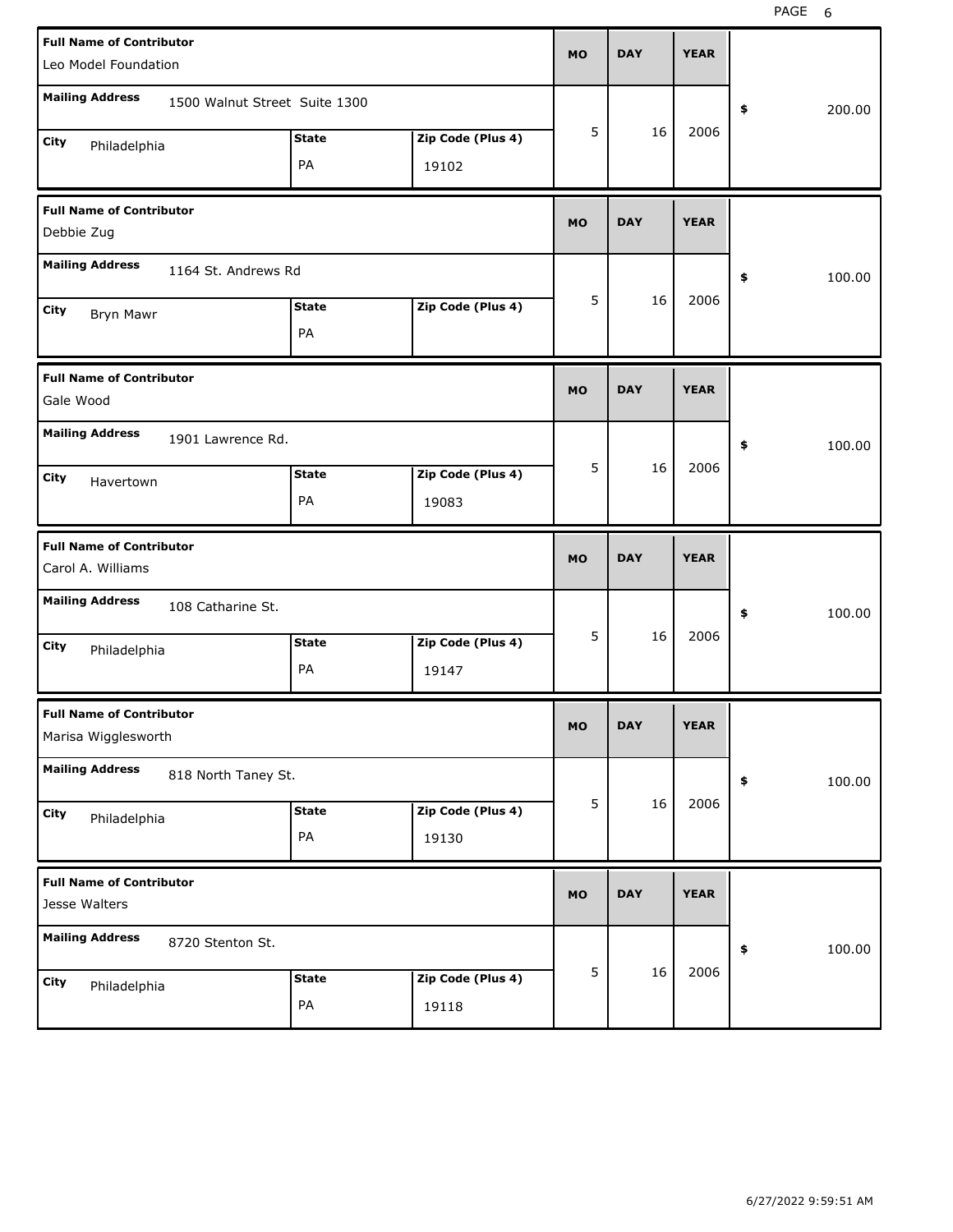| <b>Full Name of Contributor</b><br>Richard & Carolyn Veith        |                    |                            | <b>MO</b> | <b>DAY</b> | <b>YEAR</b> |              |
|-------------------------------------------------------------------|--------------------|----------------------------|-----------|------------|-------------|--------------|
| <b>Mailing Address</b><br>436 Timber Ln.                          |                    |                            |           |            |             | \$<br>100.00 |
| City<br>Devon                                                     | <b>State</b><br>PA | Zip Code (Plus 4)<br>19333 | 5         | 16         | 2006        |              |
| <b>Full Name of Contributor</b><br>Sandra Teel Trainer            |                    |                            | <b>MO</b> | <b>DAY</b> | <b>YEAR</b> |              |
| <b>Mailing Address</b><br>100 Garden Alley #7                     |                    |                            |           |            |             | \$<br>200.00 |
| City<br>Doylestown                                                | <b>State</b><br>PA | Zip Code (Plus 4)<br>18901 | 5         | 16         | 2006        |              |
| <b>Full Name of Contributor</b><br>Ron Strouse                    |                    |                            | <b>MO</b> | <b>DAY</b> | <b>YEAR</b> |              |
| <b>Mailing Address</b><br>10 Barmes Ct.                           |                    |                            |           |            |             | 100.00<br>\$ |
| City<br>Doylestown                                                | <b>State</b><br>PA | Zip Code (Plus 4)<br>18901 | 5         | 16         | 2006        |              |
|                                                                   |                    |                            |           |            |             |              |
| <b>Full Name of Contributor</b><br>Bayard Thayer & Frances Storey |                    |                            | <b>MO</b> | <b>DAY</b> | <b>YEAR</b> |              |
| <b>Mailing Address</b><br>1919 Brandywine St.                     |                    |                            |           |            |             | \$<br>100.00 |
| City<br>Philadelphia                                              | <b>State</b><br>PA | Zip Code (Plus 4)<br>19130 | 5         | 16         | 2006        |              |
| <b>Full Name of Contributor</b><br>Elizabeth Shipley              |                    |                            | MO        | <b>DAY</b> | <b>YEAR</b> |              |
| <b>Mailing Address</b><br>804 Hagys Ford Rd.                      |                    |                            |           |            |             | 100.00<br>\$ |
| City<br>Narbeth                                                   | <b>State</b><br>PA | Zip Code (Plus 4)<br>19072 | 5         | 16         | 2006        |              |
| <b>Full Name of Contributor</b><br>Annette Seidenglanz            |                    |                            | <b>MO</b> | <b>DAY</b> | <b>YEAR</b> |              |
| <b>Mailing Address</b><br>2257 Georgetown Drive                   |                    |                            | 5         | 16         | 2006        | 100.00<br>\$ |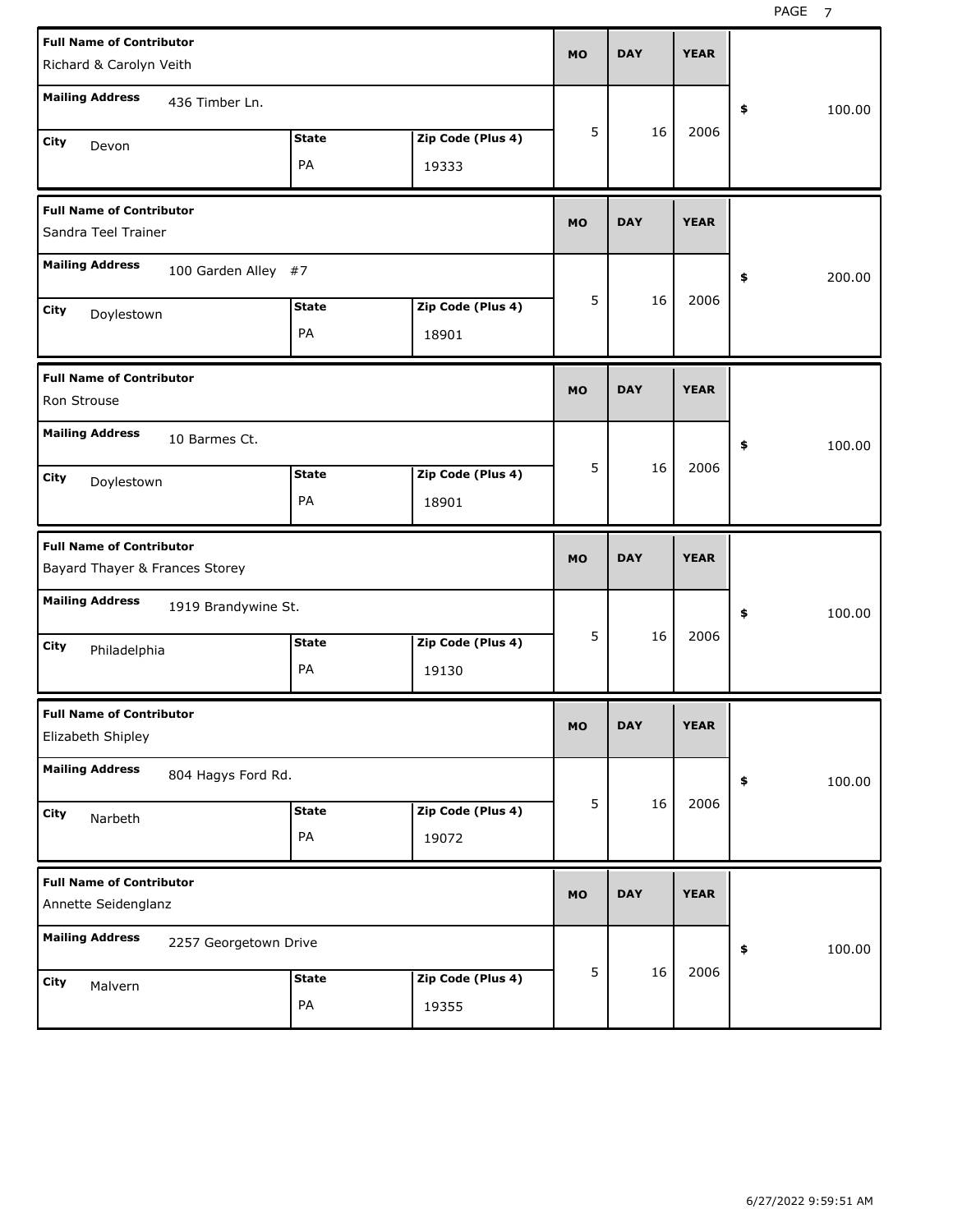| <b>Full Name of Contributor</b><br>Patricia Schultz        |                      |                   | <b>MO</b> | <b>DAY</b> | <b>YEAR</b> |              |
|------------------------------------------------------------|----------------------|-------------------|-----------|------------|-------------|--------------|
| <b>Mailing Address</b>                                     | 1305 Murdock Dr.     |                   |           |            |             | \$<br>100.00 |
| City<br>Malvern                                            | <b>State</b>         | Zip Code (Plus 4) | 5         | 16         | 2006        |              |
|                                                            | PA                   | 19355             |           |            |             |              |
| <b>Full Name of Contributor</b><br>Edwin & Mary Robb       |                      |                   | <b>MO</b> | <b>DAY</b> | <b>YEAR</b> |              |
| <b>Mailing Address</b>                                     | 45 Rosemont Ave.     |                   |           |            |             | \$<br>200.00 |
| City<br>Rosemont                                           | <b>State</b>         | Zip Code (Plus 4) | 5         | 16         | 2006        |              |
|                                                            | PA                   | 19010             |           |            |             |              |
| <b>Full Name of Contributor</b><br>David Rich              |                      |                   | <b>MO</b> | <b>DAY</b> | <b>YEAR</b> |              |
| <b>Mailing Address</b><br>428 Pine St.                     |                      |                   |           |            |             | \$<br>100.00 |
| City<br>Philadelphia                                       | <b>State</b>         | Zip Code (Plus 4) | 5         | 16         | 2006        |              |
|                                                            | PA                   | 19119             |           |            |             |              |
|                                                            |                      |                   |           |            |             |              |
| <b>Full Name of Contributor</b><br>Cynthia Price Heckscher |                      |                   | <b>MO</b> | <b>DAY</b> | <b>YEAR</b> |              |
| <b>Mailing Address</b>                                     | 1014 West Horter St. |                   |           |            |             | \$<br>150.00 |
| City                                                       | <b>State</b>         | Zip Code (Plus 4) | 5         | 16         | 2006        |              |
| Philadelphia                                               | PA                   | 19119             |           |            |             |              |
| <b>Full Name of Contributor</b><br>George & Sally Pew      |                      |                   | мo        | <b>DAY</b> | <b>YEAR</b> |              |
| <b>Mailing Address</b>                                     | 569 Conestoga Rd.    |                   |           |            |             | \$<br>100.00 |
| City                                                       | <b>State</b>         | Zip Code (Plus 4) | 5         | 16         | 2006        |              |
| Villanova                                                  | PA                   | 19085             |           |            |             |              |
| <b>Full Name of Contributor</b><br>Carol Petraitis         |                      |                   | <b>MO</b> | <b>DAY</b> | <b>YEAR</b> |              |
| <b>Mailing Address</b>                                     | 10 East Sylvan Ave.  |                   |           |            |             | 100.00<br>\$ |
| City<br>Rutledge                                           | <b>State</b>         | Zip Code (Plus 4) | 5         | 16         | 2006        |              |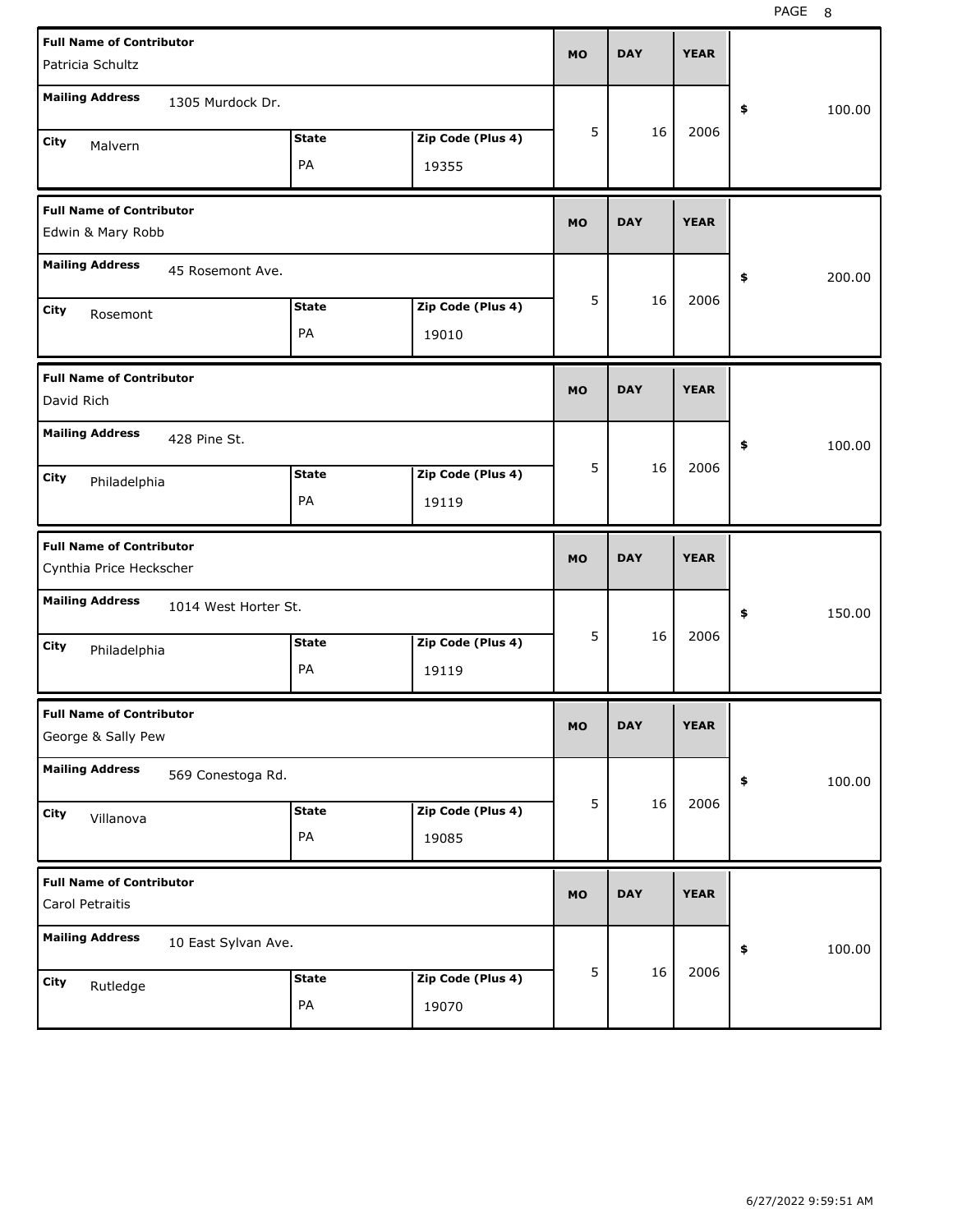PAGE 9

| <b>Full Name of Contributor</b>                       |                          |              |                   |           |            |             |              |
|-------------------------------------------------------|--------------------------|--------------|-------------------|-----------|------------|-------------|--------------|
| David Palmer                                          |                          |              |                   | <b>MO</b> | <b>DAY</b> | <b>YEAR</b> |              |
| <b>Mailing Address</b>                                | 210 Biddulph Rd.         |              |                   |           |            |             | \$<br>200.00 |
| City<br>Radnor                                        |                          | <b>State</b> | Zip Code (Plus 4) | 5         | 16         | 2006        |              |
|                                                       |                          | PA           | 19087             |           |            |             |              |
| <b>Full Name of Contributor</b><br>Amy Nislow         |                          |              |                   | <b>MO</b> | <b>DAY</b> | <b>YEAR</b> |              |
| <b>Mailing Address</b>                                | 231 Laurel Ln.           |              |                   |           |            |             | \$<br>200.00 |
| City<br>Haverford                                     |                          | <b>State</b> | Zip Code (Plus 4) | 5         | 16         | 2006        |              |
|                                                       |                          | PA           | 19041             |           |            |             |              |
| <b>Full Name of Contributor</b><br>Deborah McKinley   |                          |              |                   | <b>MO</b> | <b>DAY</b> | <b>YEAR</b> |              |
| <b>Mailing Address</b>                                | 428 Pine Street          |              |                   |           |            |             | \$<br>100.00 |
| <b>City</b><br>Philadelphia                           |                          | <b>State</b> | Zip Code (Plus 4) | 5         | 16         | 2006        |              |
|                                                       |                          | PA           | 19106             |           |            |             |              |
|                                                       |                          |              |                   |           |            |             |              |
| <b>Full Name of Contributor</b><br>Henrietta Marshall |                          |              |                   | <b>MO</b> | <b>DAY</b> | <b>YEAR</b> |              |
| <b>Mailing Address</b>                                | 3300 Darby Rd. Apt. 7217 |              |                   |           |            |             | \$<br>100.00 |
| City<br>Haverford                                     |                          | <b>State</b> | Zip Code (Plus 4) | 5         | 16         | 2006        |              |
|                                                       |                          | PA           | 19041             |           |            |             |              |
| <b>Full Name of Contributor</b><br>Dorothy Mann       |                          |              |                   | <b>MO</b> | <b>DAY</b> | <b>YEAR</b> |              |
| <b>Mailing Address</b>                                | 604 Pine St.             |              |                   |           |            |             | \$<br>100.00 |
| City                                                  |                          | <b>State</b> | Zip Code (Plus 4) | 5         | 16         | 2006        |              |
| Philadelphia                                          |                          | PA           | 19106             |           |            |             |              |
| <b>Full Name of Contributor</b><br>Ellen Magen        |                          |              |                   | <b>MO</b> | <b>DAY</b> | <b>YEAR</b> |              |
| <b>Mailing Address</b>                                | 99 East Bells Mill Rd.   |              |                   |           |            |             | 200.00<br>\$ |
| City<br>Philadelphia                                  |                          | <b>State</b> | Zip Code (Plus 4) | 5         | 16         | 2006        |              |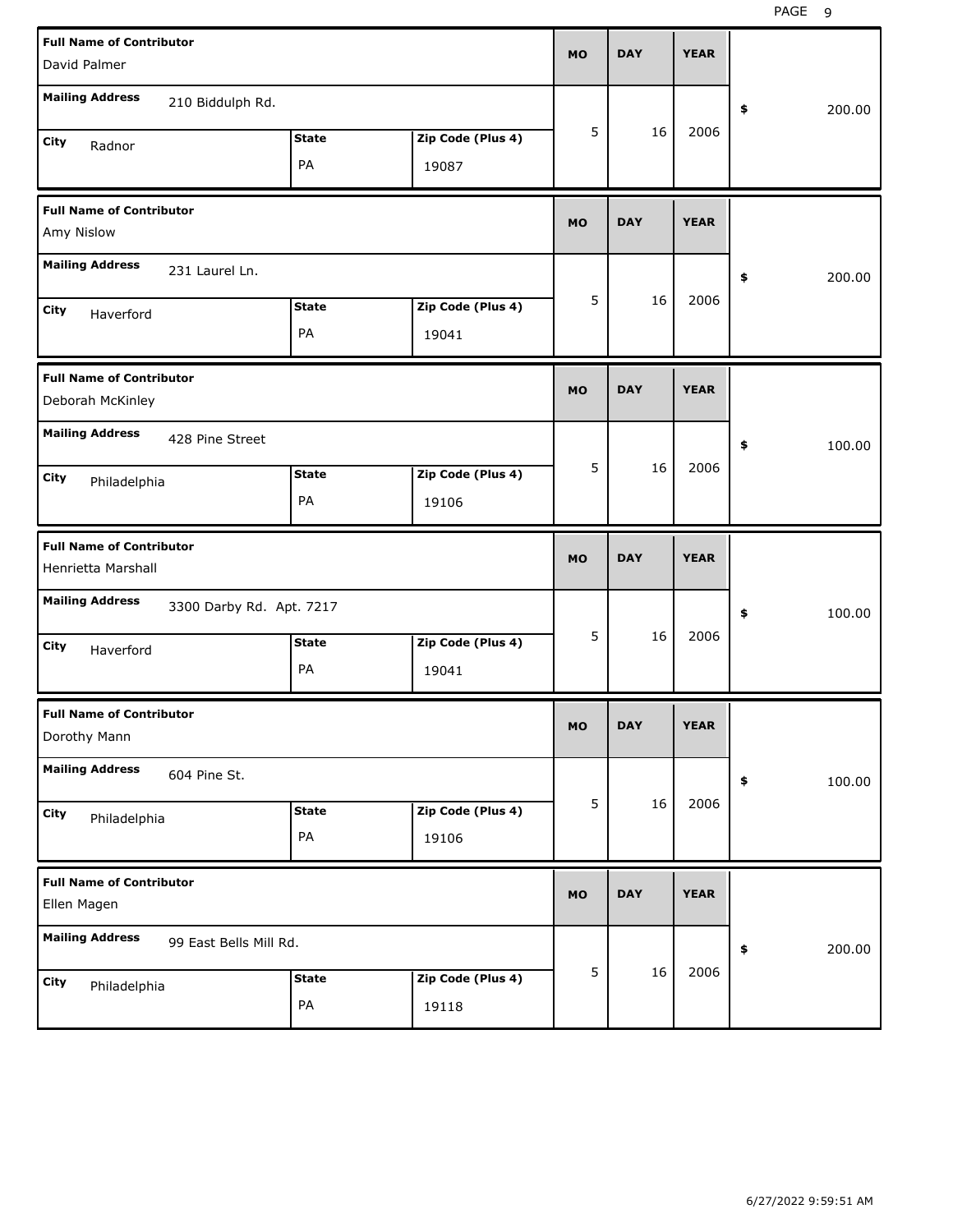| <b>Full Name of Contributor</b>                              |                          |              |                   | <b>MO</b> | <b>DAY</b> | <b>YEAR</b> |              |
|--------------------------------------------------------------|--------------------------|--------------|-------------------|-----------|------------|-------------|--------------|
| Louis & Jane Levy                                            |                          |              |                   |           |            |             |              |
| <b>Mailing Address</b>                                       | 1017 West Hortter Street |              |                   |           |            |             | \$<br>200.00 |
| City<br>Philadelphia                                         |                          | <b>State</b> | Zip Code (Plus 4) | 5         | 16         | 2006        |              |
|                                                              |                          | PA           | 19119             |           |            |             |              |
| <b>Full Name of Contributor</b><br>Anne Hearn                |                          |              |                   | <b>MO</b> | <b>DAY</b> | <b>YEAR</b> |              |
| <b>Mailing Address</b>                                       | 3908 Coventryville Rd.   |              |                   |           |            |             | \$<br>100.00 |
| City                                                         |                          | <b>State</b> | Zip Code (Plus 4) | 5         | 16         | 2006        |              |
| Pottstown                                                    |                          | PA           | 19465             |           |            |             |              |
| <b>Full Name of Contributor</b><br><b>Betty Gottlieb</b>     |                          |              |                   | <b>MO</b> | <b>DAY</b> | <b>YEAR</b> |              |
| <b>Mailing Address</b>                                       | 6714 Wissahickon Avenue  |              |                   |           |            |             | \$<br>100.00 |
| City<br>Philadelphia                                         |                          | <b>State</b> | Zip Code (Plus 4) | 5         | 16         | 2006        |              |
|                                                              |                          | PA           | 19119             |           |            |             |              |
|                                                              |                          |              |                   |           |            |             |              |
| <b>Full Name of Contributor</b><br>Linda & David Glickstein  |                          |              |                   | <b>MO</b> | <b>DAY</b> | <b>YEAR</b> |              |
| <b>Mailing Address</b>                                       | 504 West Mermain Lane    |              |                   |           |            |             | \$<br>200.00 |
| City                                                         |                          | <b>State</b> | Zip Code (Plus 4) | 5         | 16         | 2006        |              |
| Philadelphia                                                 |                          | PA           | 19118             |           |            |             |              |
| <b>Full Name of Contributor</b><br>Ellen Faulkner            |                          |              |                   | МO        | <b>DAY</b> | <b>YEAR</b> |              |
| <b>Mailing Address</b>                                       | 58 Lynwood Dr.           |              |                   |           |            |             | \$<br>100.00 |
| City                                                         |                          | <b>State</b> | Zip Code (Plus 4) | 5         | 16         | 2006        |              |
| Chalfont                                                     |                          | PA           | 18914             |           |            |             |              |
| <b>Full Name of Contributor</b><br>Antionette Farrar Seymour |                          |              |                   | <b>MO</b> | <b>DAY</b> | <b>YEAR</b> |              |
| <b>Mailing Address</b>                                       | 805 Wolcott Dr.          |              |                   |           |            |             | \$<br>100.00 |
| City<br>Philadelphia                                         |                          | <b>State</b> | Zip Code (Plus 4) | 5         | 16         | 2006        |              |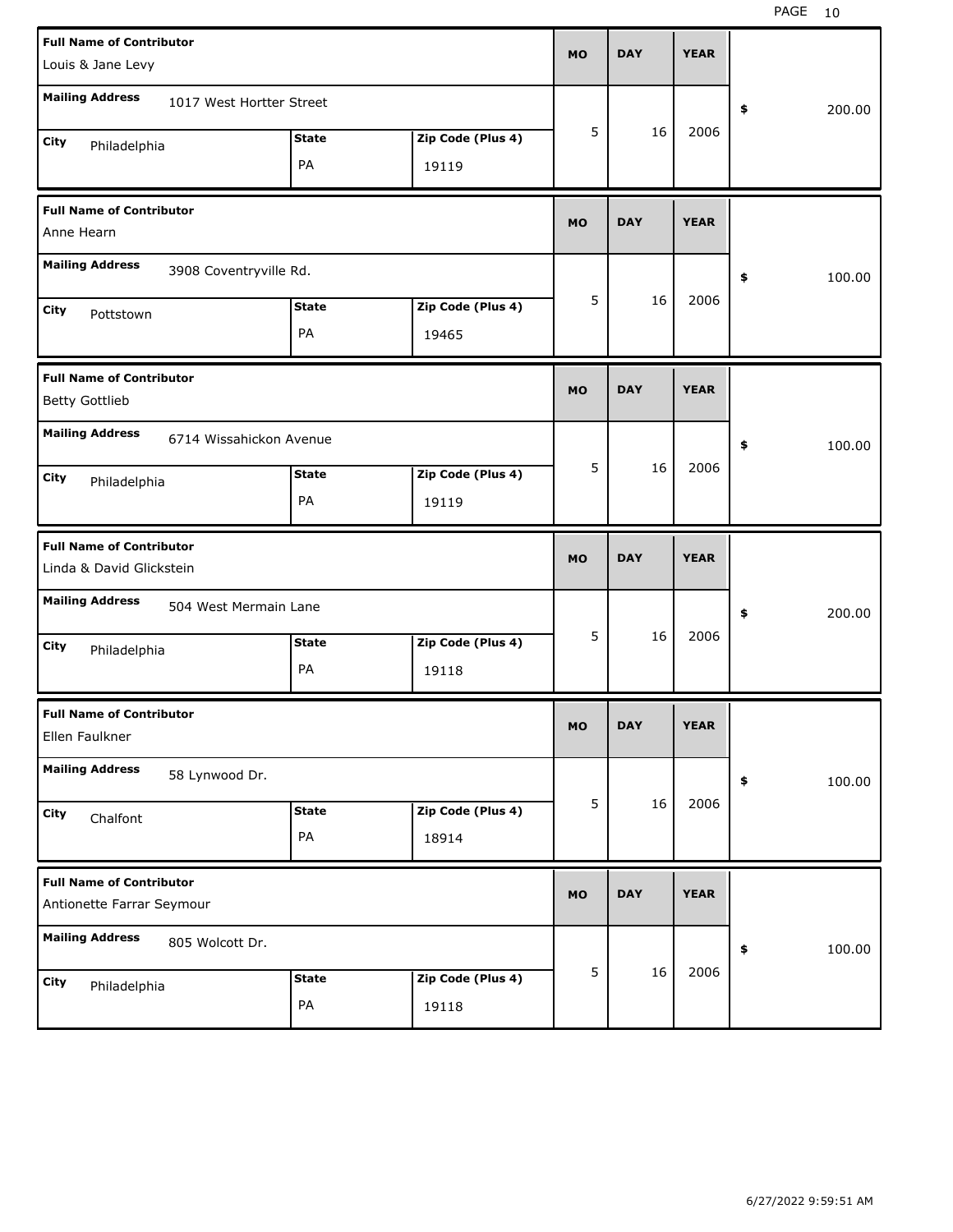| <b>Full Name of Contributor</b><br>William & Anne Constant Ewing |                            | <b>MO</b> | <b>DAY</b> | <b>YEAR</b> |              |
|------------------------------------------------------------------|----------------------------|-----------|------------|-------------|--------------|
| <b>Mailing Address</b><br>510 East Mount Pleasant Ave.           |                            |           |            |             | \$<br>200.00 |
| <b>State</b><br>City<br>Philadelphia<br>PA                       | Zip Code (Plus 4)<br>19119 | 5         | 16         | 2006        |              |
| <b>Full Name of Contributor</b><br>Helen & Leonard Evelev        |                            | <b>MO</b> | <b>DAY</b> | <b>YEAR</b> |              |
| <b>Mailing Address</b><br>241 South 6th St. #2504                |                            |           |            |             | 200.00<br>\$ |
| <b>State</b><br>City<br>Philadelphia<br>PA                       | Zip Code (Plus 4)<br>19106 | 5         | 16         | 2006        |              |
| <b>Full Name of Contributor</b><br>Eileen Engle                  |                            | <b>MO</b> | <b>DAY</b> | <b>YEAR</b> |              |
| <b>Mailing Address</b><br>58 Woodard Ct.                         |                            |           |            |             | \$<br>100.00 |
| <b>State</b><br>City<br>Doylestown<br>PA                         | Zip Code (Plus 4)<br>18901 | 5         | 16         | 2006        |              |
|                                                                  |                            |           |            |             |              |
| <b>Full Name of Contributor</b><br>Donna L. Brennan              |                            | <b>MO</b> | <b>DAY</b> | <b>YEAR</b> |              |
| <b>Mailing Address</b><br>1433 Birchrun Rd.                      |                            |           |            |             | 100.00<br>\$ |
| <b>State</b><br>City<br>Chester Springs<br>PA                    | Zip Code (Plus 4)<br>19425 | 5         | 16         | 2006        |              |
| <b>Full Name of Contributor</b><br>Charles Bowes                 |                            | МO        | <b>DAY</b> | <b>YEAR</b> |              |
| <b>Mailing Address</b><br>2257 Georgetown Dr.                    |                            |           |            |             | 100.00<br>\$ |
| <b>State</b><br>City<br>Malvern<br>PA                            | Zip Code (Plus 4)<br>19355 | 5         | 16         | 2006        |              |
| <b>Full Name of Contributor</b><br>Edward & Dorothea             |                            | <b>MO</b> | <b>DAY</b> | <b>YEAR</b> |              |
| <b>Mailing Address</b><br>38 Oak Knoll Rd.                       |                            | 5         | 16         | 2006        | 200.00<br>\$ |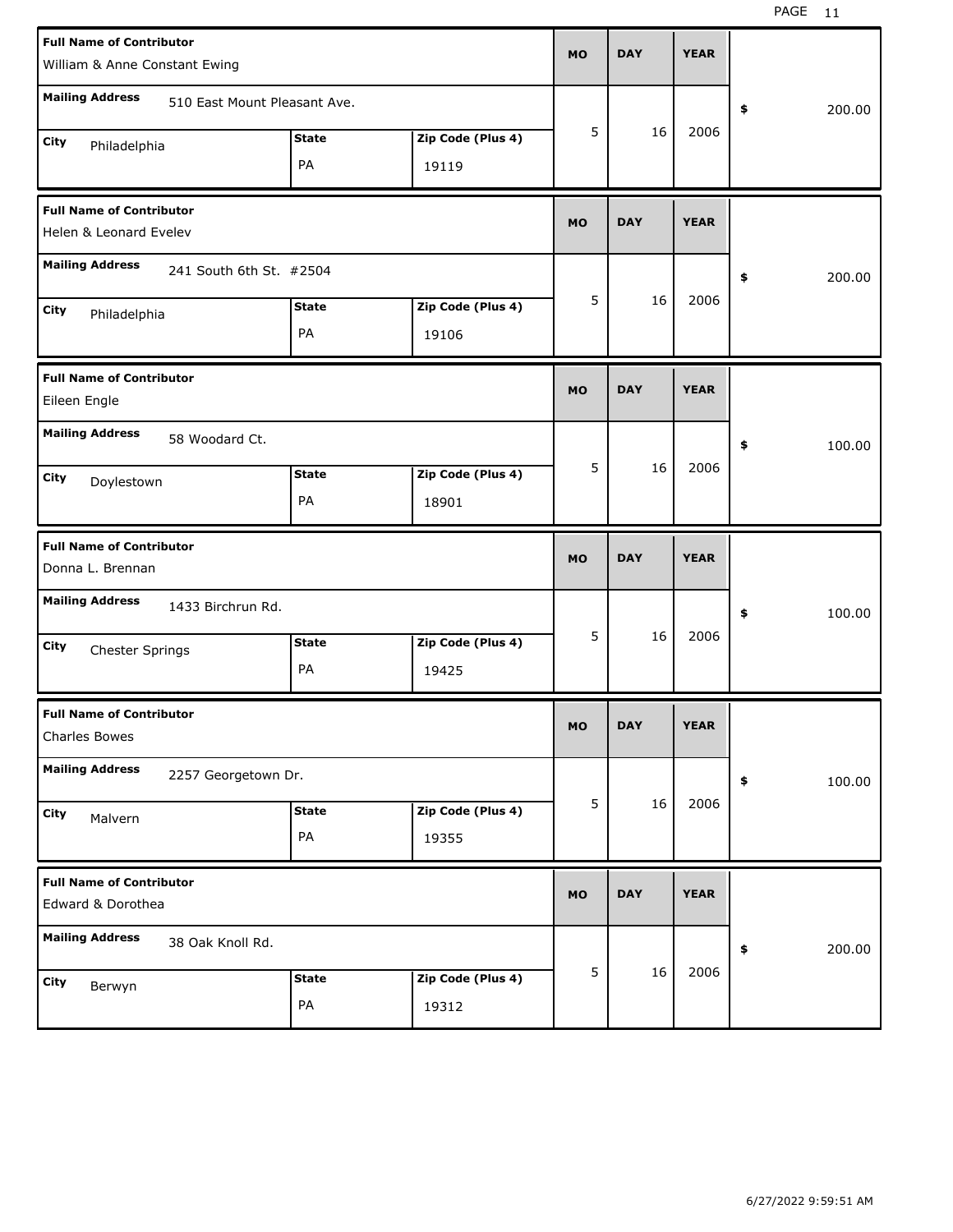| <b>Full Name of Contributor</b>                  |              |                   | <b>MO</b> | <b>DAY</b>     | <b>YEAR</b> |                   |
|--------------------------------------------------|--------------|-------------------|-----------|----------------|-------------|-------------------|
| Diana Barringer                                  |              |                   |           |                |             |                   |
| <b>Mailing Address</b><br>550 Maplewood Rd.      |              |                   |           |                |             | 100.00<br>\$      |
| City<br>Wayne                                    | <b>State</b> | Zip Code (Plus 4) | 5         | 16             | 2006        |                   |
|                                                  | PA           | 19087             |           |                |             |                   |
| <b>Full Name of Contributor</b>                  |              |                   | <b>MO</b> | <b>DAY</b>     | <b>YEAR</b> |                   |
| Mary Banecker                                    |              |                   |           |                |             |                   |
| <b>Mailing Address</b><br>1023 Walsh Avenue      |              |                   |           |                |             | 135.00<br>\$      |
| City<br>Langhorne                                | <b>State</b> | Zip Code (Plus 4) | 5         | 16             | 2006        |                   |
|                                                  | PA           | 19047             |           |                |             |                   |
| <b>Full Name of Contributor</b>                  |              |                   | <b>MO</b> | <b>DAY</b>     | <b>YEAR</b> |                   |
| Robert Weiner                                    |              |                   |           |                |             |                   |
| <b>Mailing Address</b><br>1433 Denniston Avenue  |              |                   |           |                |             | 100.00<br>\$      |
| City<br>Pittsburgh                               | <b>State</b> | Zip Code (Plus 4) | 5         | 13             | 2006        |                   |
|                                                  | PA           | 15217             |           |                |             |                   |
| <b>Full Name of Contributor</b>                  |              |                   | <b>MO</b> | <b>DAY</b>     | <b>YEAR</b> |                   |
| Margery Gottshall                                |              |                   |           |                |             |                   |
| <b>Mailing Address</b><br>1235 Raymond Avenue    |              |                   |           |                |             | 100.00<br>\$      |
| City<br>Bethlehem                                | <b>State</b> | Zip Code (Plus 4) | 5         | 15             | 2006        |                   |
|                                                  | PA           | 18018             |           |                |             |                   |
| <b>Full Name of Contributor</b>                  |              |                   | <b>MO</b> | <b>DAY</b>     | <b>YEAR</b> |                   |
| Judith Blakey                                    |              |                   |           |                |             |                   |
| <b>Mailing Address</b><br>1655 Grantley Rd.      |              |                   |           |                |             | 100.00<br>\$      |
| City<br>York                                     | <b>State</b> | Zip Code (Plus 4) | 5         | 5              | 2006        |                   |
|                                                  | PA           | 17403             |           |                |             |                   |
| <b>Full Name of Contributor</b>                  |              |                   | <b>MO</b> | <b>DAY</b>     | <b>YEAR</b> |                   |
| Bob & Peggy Brown                                |              |                   |           |                |             |                   |
| <b>Mailing Address</b><br>1121 Oregon Hollow Rd. |              |                   |           |                |             | 100.00<br>\$      |
| City<br>Holtwood                                 | <b>State</b> | Zip Code (Plus 4) | 5         | $\overline{2}$ | 2006        |                   |
|                                                  | PA           | 17532             |           |                |             |                   |
|                                                  |              |                   |           |                |             | <b>PAGE TOTAL</b> |

**Enter Grand Total of Part A on Schedule I, Detailed Summary Page, Section 2.**

**\$** 6,685.00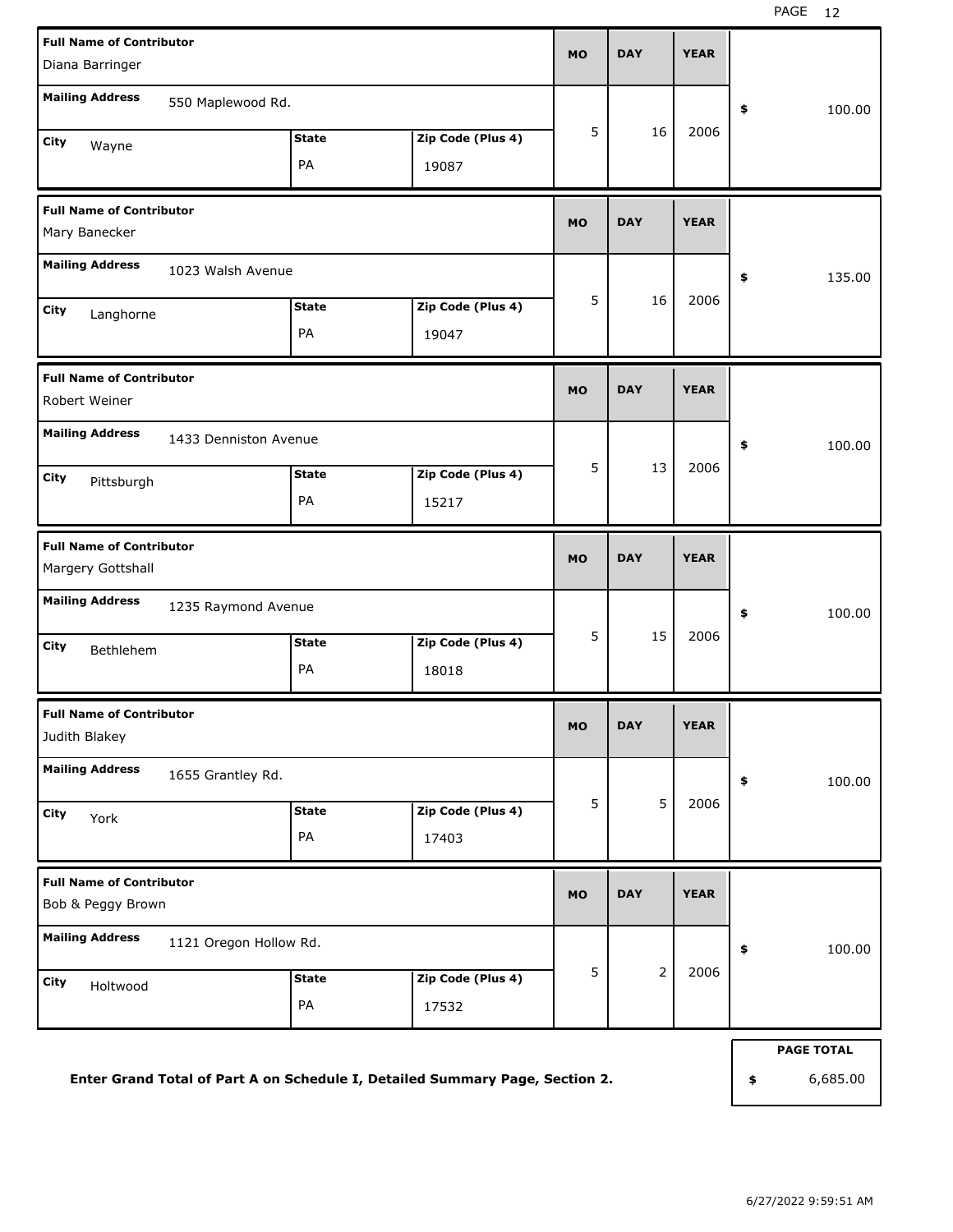# **PART C Contributions Received From Political Committees**

**OVER \$250.00**

 **Use this Part to itemize only contributions received from Political committees with an aggregate value from Over \$250.00 in the reporting period.**

| Name of Filing Committee or Candidate                                        |              |  | <b>Reporting Period</b> |             |            |             |    |                   |
|------------------------------------------------------------------------------|--------------|--|-------------------------|-------------|------------|-------------|----|-------------------|
|                                                                              |              |  | From:                   |             |            | To:         |    |                   |
|                                                                              |              |  |                         | <b>DATE</b> |            |             |    | <b>AMOUNT</b>     |
| <b>Full Name of Contributing Committee</b>                                   |              |  |                         | <b>MO</b>   | <b>DAY</b> | <b>YEAR</b> |    |                   |
| <b>Mailing Address</b>                                                       |              |  |                         |             |            |             | \$ | 0.00              |
| City                                                                         | <b>State</b> |  | Zip Code (Plus 4)       |             |            |             |    |                   |
|                                                                              |              |  |                         |             |            |             |    | <b>PAGE TOTAL</b> |
| Enter Grand Total of Part C on Schedule I, Detailed Summary Page, Section 3. |              |  |                         |             |            |             | \$ | 0.00              |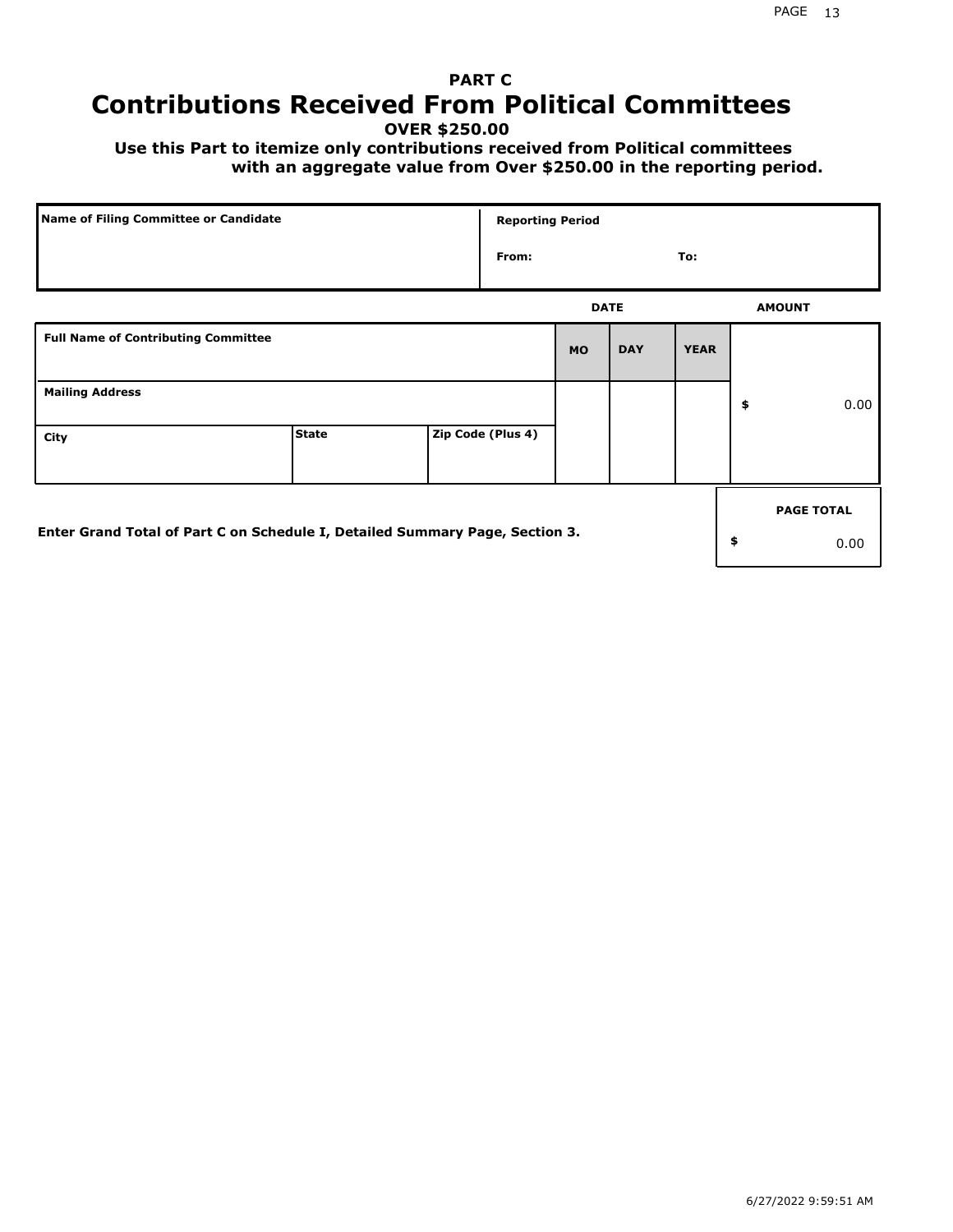## **PART D ALL OTHER CONTRIBUTIONS**

## **OVER \$250.00**

## **Use this Part to itemize all other contributions with an aggregate value of**

#### **over \$250.00 in the reporting period.**

### **(Exclude contributions from political committees reported in Part C.)**

| Name of Filing Committee or Candidate | <b>Reporting Period</b> |               |
|---------------------------------------|-------------------------|---------------|
|                                       | From:                   | To:           |
|                                       | <b>DATE</b>             | <b>AMOUNT</b> |

|                                                                              |              |                   |            |              |             |                   | <b>AMUU</b>       |
|------------------------------------------------------------------------------|--------------|-------------------|------------|--------------|-------------|-------------------|-------------------|
| <b>Full Name of Contributor</b>                                              |              |                   | <b>MO</b>  | <b>DAY</b>   | <b>YEAR</b> |                   |                   |
| <b>Mailing</b><br><b>Address</b>                                             |              |                   |            |              |             | \$                | 0.00              |
| City                                                                         | <b>State</b> | Zip Code (Plus 4) |            |              |             |                   |                   |
| <b>Employer Name</b>                                                         |              |                   | Occupation |              |             |                   |                   |
| <b>Employer Mailing Address/Principal Place of</b><br>Business               |              | City              |            | <b>State</b> |             | Zip Code (Plus 4) |                   |
| Enter Grand Total of Part C on Schedule I, Detailed Summary Page, Section 3. |              |                   |            |              |             |                   | <b>PAGE TOTAL</b> |
|                                                                              |              |                   |            |              |             | \$                | 0.00              |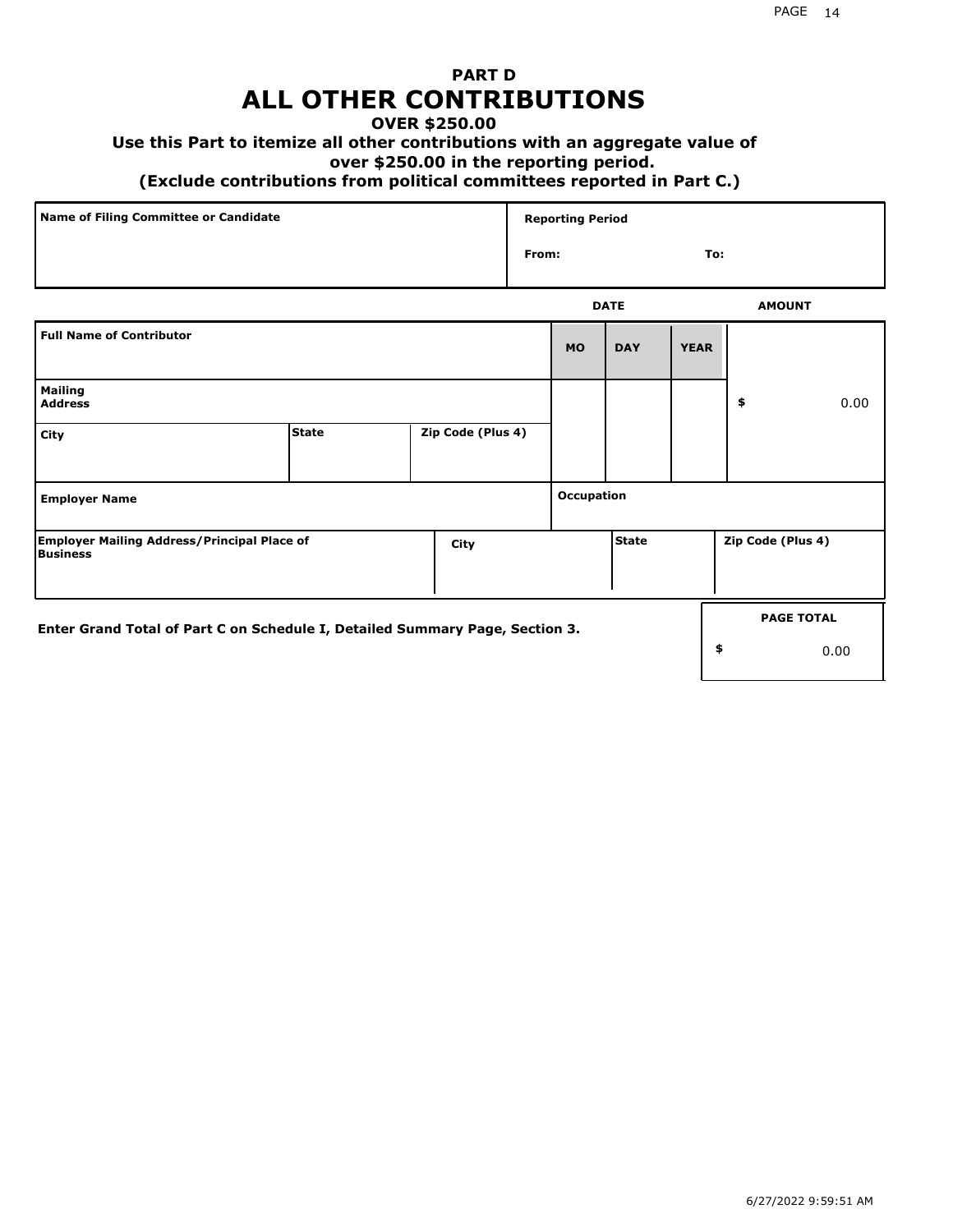## **PART E OTHER RECEIPTS**

#### **REFUNDS, INTEREST INCOME, RETURNED CHECKS, ETC.**

#### **Use this Part to report refunds received, interest earned, returned checks and**

## **prior expenditures that were returned to the filer.**

| Name of Filing Committee or Candidate                                        |              |                   | <b>Reporting Period</b> |           |             |             |    |                   |      |
|------------------------------------------------------------------------------|--------------|-------------------|-------------------------|-----------|-------------|-------------|----|-------------------|------|
|                                                                              |              |                   | From:<br>To:            |           |             |             |    |                   |      |
|                                                                              |              |                   |                         |           | <b>DATE</b> |             |    | <b>AMOUNT</b>     |      |
| <b>Full Name</b>                                                             |              |                   |                         | <b>MO</b> | <b>DAY</b>  | <b>YEAR</b> |    |                   |      |
| <b>Mailing Address</b>                                                       |              |                   |                         |           |             |             | \$ |                   | 0.00 |
| City                                                                         | <b>State</b> | Zip Code (Plus 4) |                         |           |             |             |    |                   |      |
| <b>Receipt Description</b>                                                   |              |                   |                         |           |             |             |    |                   |      |
| Enter Grand Total of Part E on Schedule I, Detailed Summary Page, Section 4. |              |                   |                         |           |             |             |    | <b>PAGE TOTAL</b> |      |
|                                                                              |              |                   |                         |           |             |             | \$ |                   | 0.00 |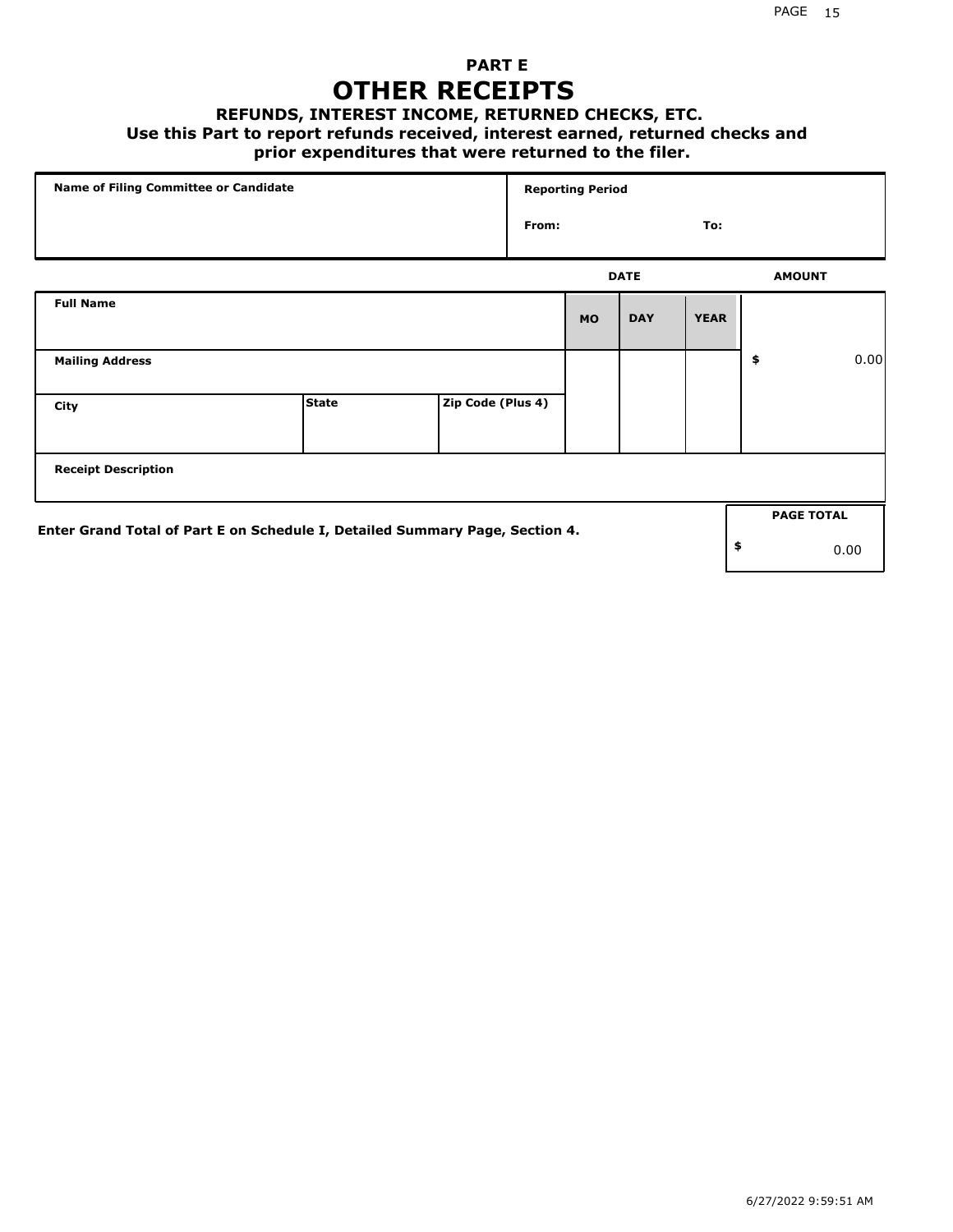## **SCHEDULE II IN-KIND CONTRIBUTIONS AND VALUABLE THINGS RECEIVED USE THIS SCHEDULE TO REPORT ALL IN-KIND CONTRIBUTIONS OF VALUABLE THINGS**

## **DURING THE REPORTING PERIOD.**

**Detailed Summary Page**

| <b>Name of Filing Committee or Candidate</b>                                                                                                                                | <b>Reporting Period</b> |     |          |
|-----------------------------------------------------------------------------------------------------------------------------------------------------------------------------|-------------------------|-----|----------|
| Planned Parenthood PA Advocates                                                                                                                                             | From:                   | To: | 6/5/2006 |
| 1. UNITEMIZED IN-KIND CONTRIBUTIONS RECEIVED - VALUE OF \$50.00 OR LESS PER CONTRIBUTOR                                                                                     |                         |     |          |
| <b>TOTAL for the Reporting Period</b>                                                                                                                                       | (1)                     | \$  | 0.00     |
| 2. IN-KIND CONTRIBUTIONS RECEIVED - VALUE OF \$50.01 TO \$250.00 (FROM PART F)                                                                                              |                         |     |          |
| <b>TOTAL for the Reporting Period</b>                                                                                                                                       | (2)                     | \$  | 0.00     |
| 3. IN-KIND CONTRIBUTION RECIEVED - VALUE OVER \$250.00 (FROM PART G)                                                                                                        |                         |     |          |
| <b>TOTAL for the Reporting Period</b>                                                                                                                                       | (3)                     | \$  | 0.00     |
| TOTAL VALUE OF IN-KIND CONTRIBUTIONS DURING THIS REPORTING PERIOD (Add and enter<br>amount totals from Boxes 1,2, and 3; also enter on Page 1, Reports Cover Page, Item F.) |                         | \$  | 0.00     |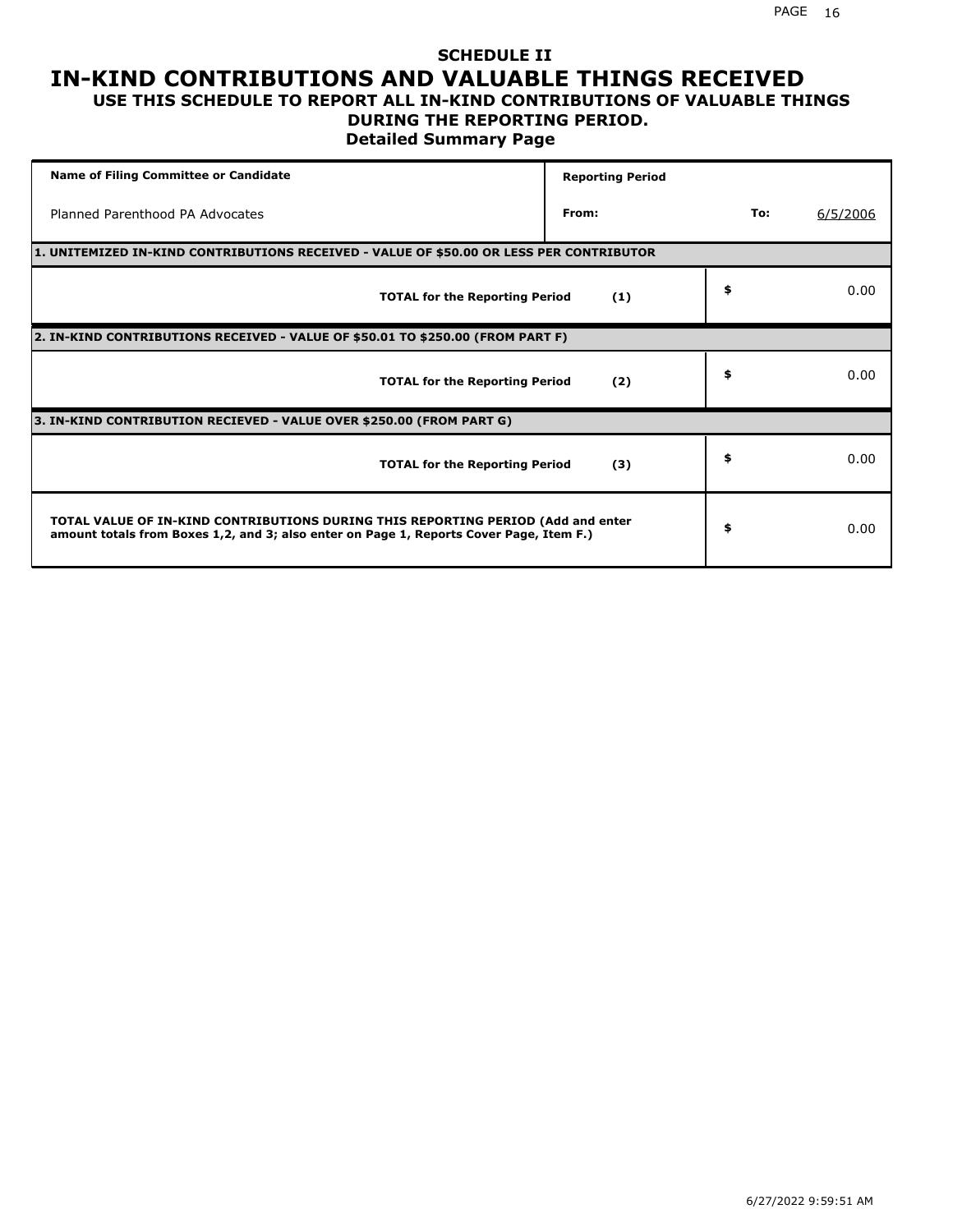## **SCHEDULE II PART F IN-KIND CONTRIBUTIONS RECEIVED**

## **VALUE OF \$50.01 TO \$250.00**

| <b>Name of Filing Committee or Candidate</b>                                                                  |              |                   | <b>Reporting Period</b> |             |             |               |                   |
|---------------------------------------------------------------------------------------------------------------|--------------|-------------------|-------------------------|-------------|-------------|---------------|-------------------|
|                                                                                                               |              |                   | From:                   |             |             | To:           |                   |
|                                                                                                               |              |                   |                         | <b>DATE</b> |             | <b>AMOUNT</b> |                   |
| <b>Full Name of Contributor</b>                                                                               |              |                   | <b>MO</b>               | <b>DAY</b>  | <b>YEAR</b> |               |                   |
| <b>Mailing Address</b>                                                                                        |              |                   |                         |             |             | \$            | 0.00              |
| City                                                                                                          | <b>State</b> | Zip Code (Plus 4) |                         |             |             |               |                   |
| <b>Description of Contribution:</b>                                                                           |              |                   |                         |             |             |               |                   |
| Enter Grand Total of Part F on Schedule II, In-Kind Contributions Detailed Summary Page,<br><b>Section 2.</b> |              |                   |                         |             |             |               | <b>PAGE TOTAL</b> |
|                                                                                                               |              |                   |                         |             | \$          |               | 0.00              |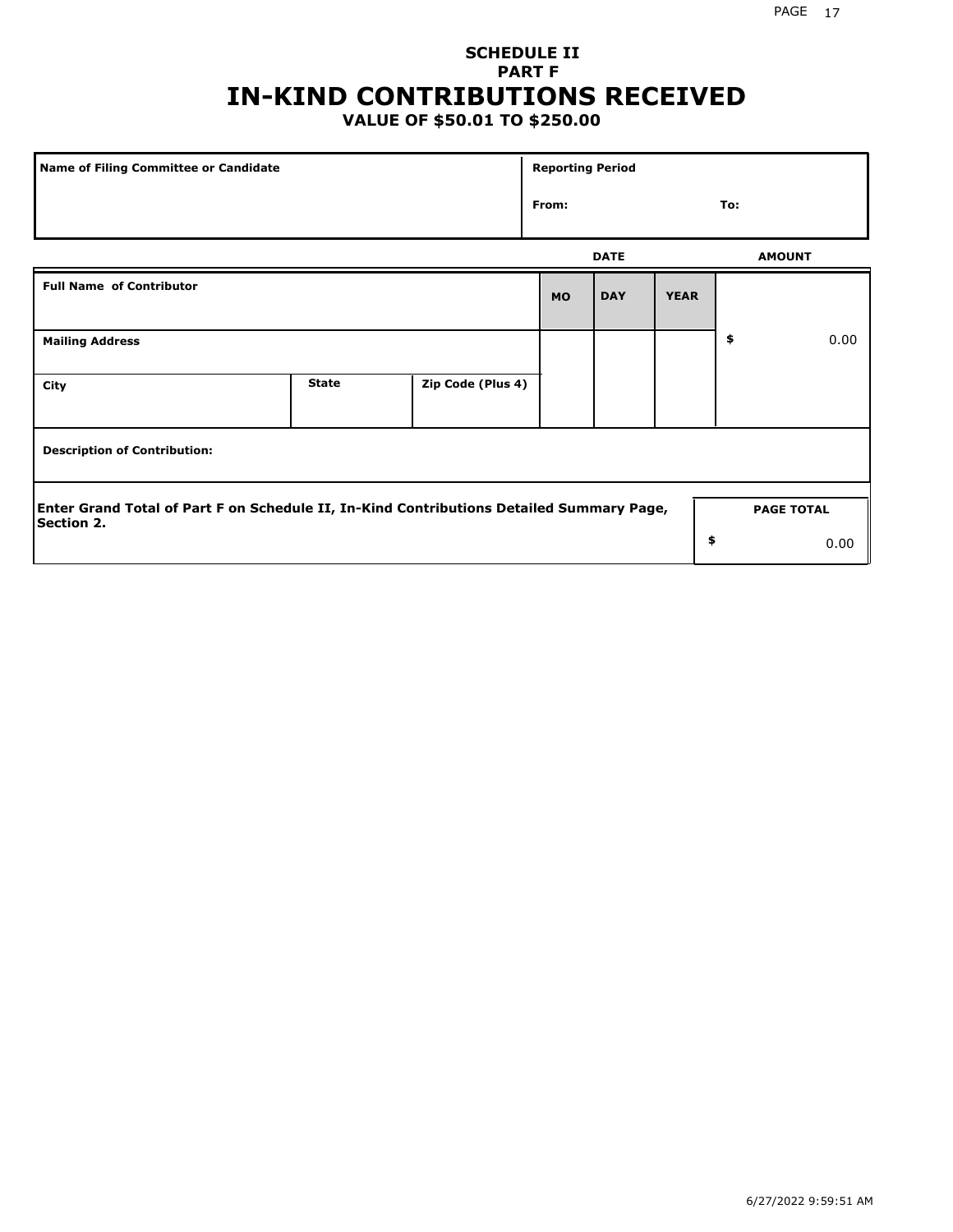## **SCHEDULE II PART G IN-KIND CONTRIBUTIONS RECEIVED VALUE OVER \$250.00**

| Name of Filing Committee or Candidate                                                         |              |  |                  |  | <b>Reporting Period</b>                                          |           |             |             |    |               |
|-----------------------------------------------------------------------------------------------|--------------|--|------------------|--|------------------------------------------------------------------|-----------|-------------|-------------|----|---------------|
|                                                                                               |              |  |                  |  | From:                                                            |           |             | To:         |    |               |
|                                                                                               |              |  |                  |  |                                                                  |           | <b>DATE</b> |             |    | <b>AMOUNT</b> |
| <b>Full Name of Contributor</b>                                                               |              |  |                  |  |                                                                  | <b>MO</b> | <b>DAY</b>  | <b>YEAR</b> |    |               |
| <b>Mailing Address</b>                                                                        |              |  |                  |  |                                                                  |           |             |             | \$ | 0.00          |
| City                                                                                          | <b>State</b> |  | Zip Code(Plus 4) |  |                                                                  |           |             |             |    |               |
| <b>Employer of Contributor</b>                                                                |              |  |                  |  | <b>Occupation</b>                                                |           |             |             |    |               |
| <b>State</b><br><b>Employer Mailing Address/Principal Place of</b><br>City<br><b>Business</b> |              |  |                  |  | <b>Zip Code(Plus</b><br><b>Description of Contribution</b><br>4) |           |             |             |    |               |

| Enter Grand Total of Part G on Schedule II, In-Kind Contributions Detailed |  | <b>PAGE TOTAL</b> |
|----------------------------------------------------------------------------|--|-------------------|
| <b>Summary Page, Section 3.</b>                                            |  | 0.00              |
|                                                                            |  |                   |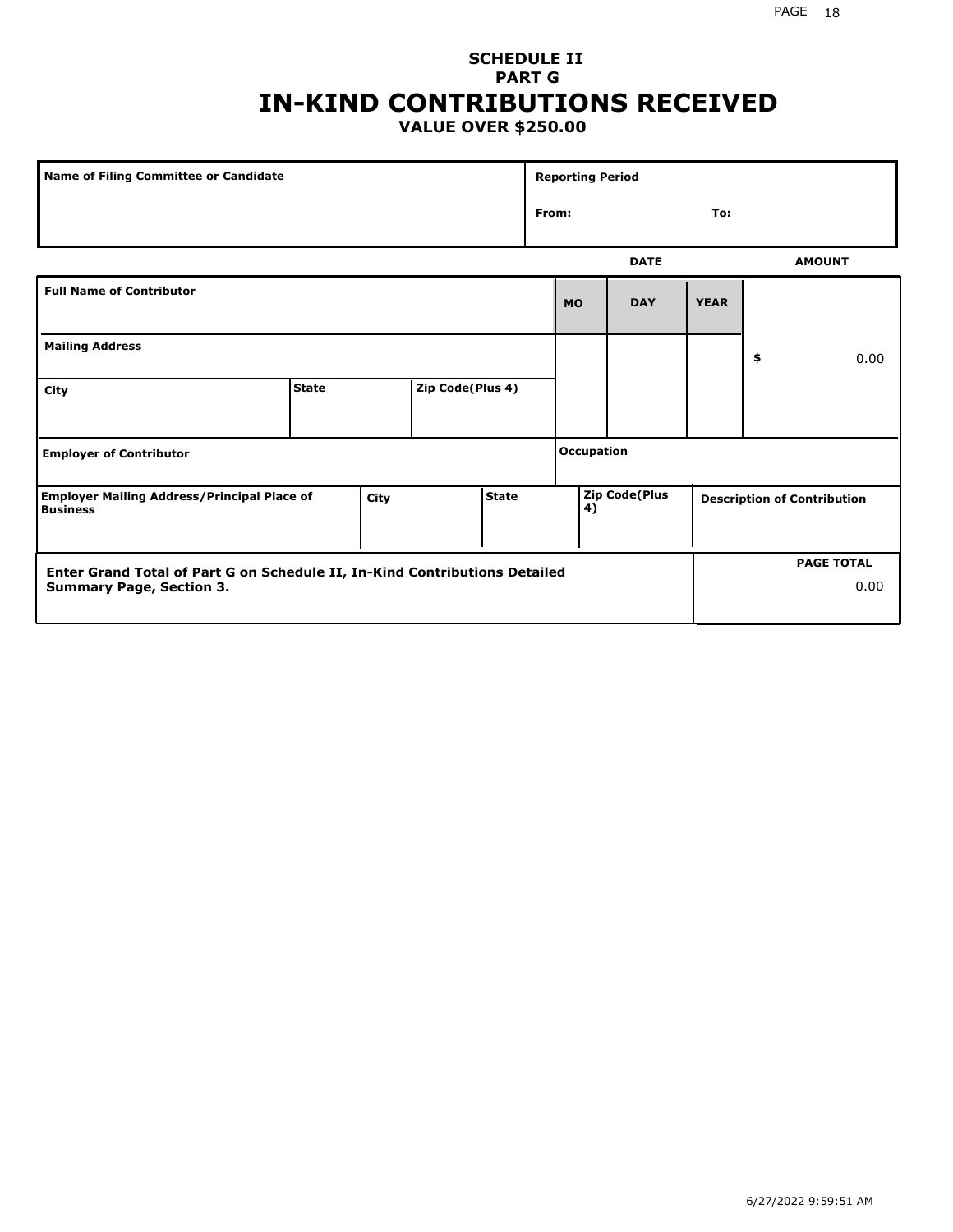# **SCHEDULE III STATEMENT OF EXPENDITURES**

| <b>Name of Filing Committee or Candidate</b>                              |                    |                                                            |                                                            | <b>Reporting Period</b>                                                        |             |    |               |  |
|---------------------------------------------------------------------------|--------------------|------------------------------------------------------------|------------------------------------------------------------|--------------------------------------------------------------------------------|-------------|----|---------------|--|
| Planned Parenthood PA Advocates                                           |                    |                                                            | From                                                       |                                                                                | To:         |    | 6/5/2006      |  |
|                                                                           |                    |                                                            |                                                            | <b>DATE</b>                                                                    |             |    | <b>AMOUNT</b> |  |
| <b>To Whom Paid</b><br>Committee to elect Stephen Stetler                 |                    |                                                            |                                                            | <b>DAY</b>                                                                     | <b>YEAR</b> |    |               |  |
| <b>Mailing Address</b><br>c/o Treasurer: Mary Ellen Hoyt 1755 Hillock Ln. |                    |                                                            | 5                                                          | 4                                                                              | 2006        | \$ | 600.00        |  |
| <b>State</b><br>Zip Code (Plus 4)<br>City<br>York<br>PA<br>17043          |                    |                                                            |                                                            | <b>Description of Expenditure</b><br>Campaign contribution                     |             |    |               |  |
| <b>To Whom Paid</b><br>Committee to elect Carl Meiss                      | <b>MO</b>          | <b>DAY</b>                                                 | <b>YEAR</b>                                                |                                                                                |             |    |               |  |
| <b>Mailing Address</b><br>380 York Rd.                                    |                    |                                                            |                                                            | 9                                                                              | 2006        | \$ | 1,000.00      |  |
| City<br>York Haven                                                        |                    | <b>Description of Expenditure</b><br>Campaign contribution |                                                            |                                                                                |             |    |               |  |
| <b>To Whom Paid</b><br>Neighbors for Frank Pistella                       |                    |                                                            | <b>MO</b>                                                  | <b>DAY</b>                                                                     | <b>YEAR</b> |    |               |  |
| <b>Mailing Address</b><br>PO Box 90025                                    |                    |                                                            | 5                                                          | 15                                                                             | 2006        | \$ | 500.00        |  |
| City<br>Pittsburgh                                                        | <b>State</b><br>PA | Zip Code (Plus 4)<br>15224                                 | <b>Description of Expenditure</b><br>Campaign contribution |                                                                                |             |    |               |  |
| <b>To Whom Paid</b><br>Campaign Committee to Elect Bill DeWeese           |                    |                                                            | <b>MO</b>                                                  | <b>DAY</b>                                                                     | <b>YEAR</b> |    |               |  |
| <b>Mailing Address</b><br>PO Box 513                                      |                    |                                                            | 5                                                          | 10 <sup>1</sup>                                                                | 2006        | \$ | 1,000.00      |  |
| City<br>Harrisburg                                                        | <b>State</b><br>PA | Zip Code (Plus 4)<br>17108                                 |                                                            | <b>Description of Expenditure</b><br>Campaign contribution                     |             |    |               |  |
| <b>To Whom Paid</b><br>Wachovia Bank                                      |                    |                                                            | <b>MO</b>                                                  | <b>DAY</b>                                                                     | <b>YEAR</b> |    |               |  |
| <b>Mailing Address</b><br>30 North 3rd St.                                |                    |                                                            | 5                                                          | 9                                                                              | 2006        | \$ | 24.83         |  |
| City<br>Harrisburg                                                        | <b>State</b><br>PA | Zip Code (Plus 4)<br>17101                                 |                                                            | <b>Description of Expenditure</b><br>Commercial service charges for April 2006 |             |    |               |  |